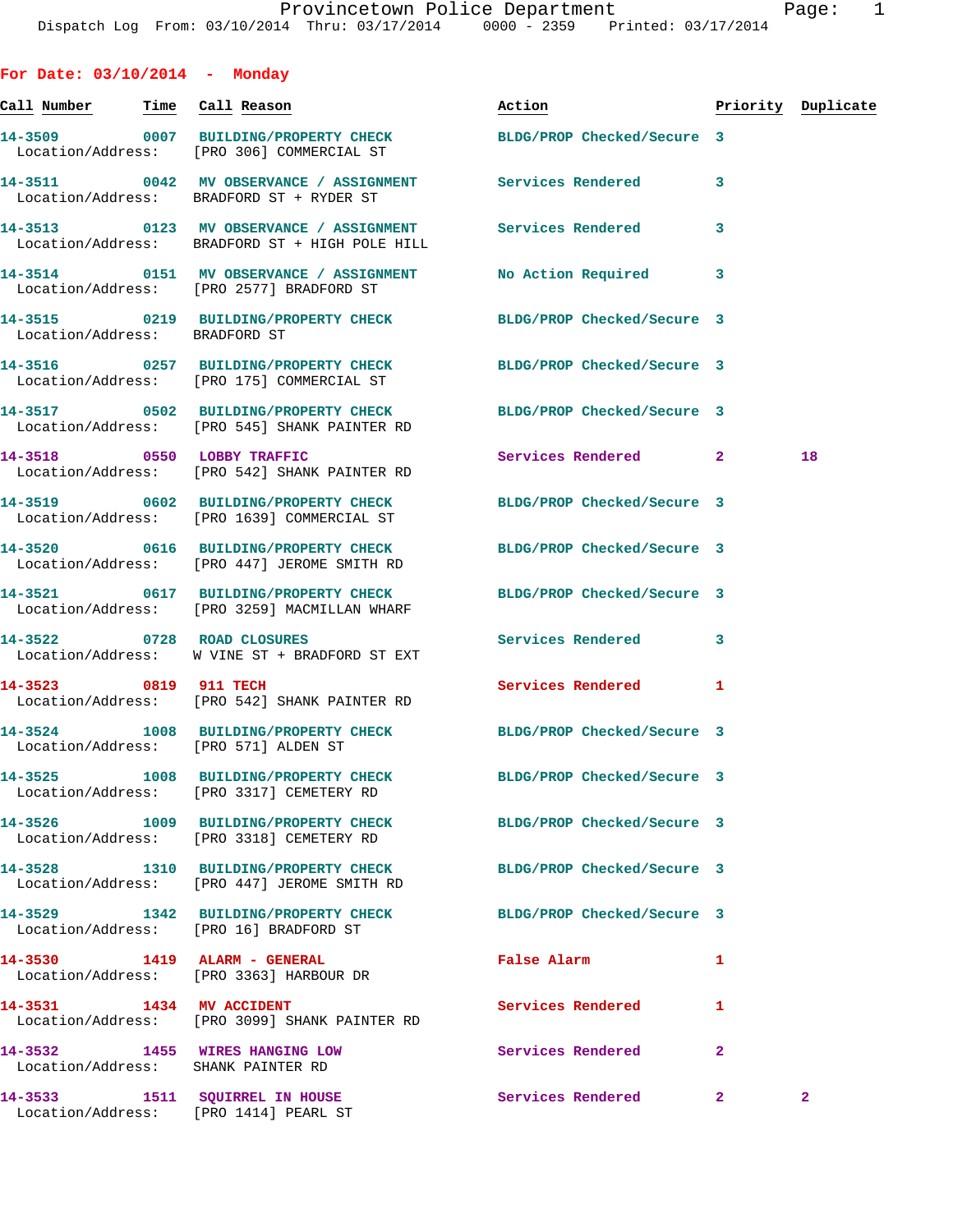|                                      | Provincetown Police Department                                                 |                   |   | Page: | 2 |
|--------------------------------------|--------------------------------------------------------------------------------|-------------------|---|-------|---|
|                                      | Dispatch Log From: 03/10/2014 Thru: 03/17/2014 0000 - 2359 Printed: 03/17/2014 |                   |   |       |   |
| 14-3534<br>1554<br>Location/Address: | <b>COMPLAINT</b><br>ATLANTIC AVE                                               | SPOKEN TO         |   |       |   |
| 14-3538<br>1610<br>Location/Address: | <b>FOLLOW UP</b><br>[PRO 542] SHANK PAINTER RD                                 | SPOKEN TO         | 2 |       |   |
| 14-3536<br>1625<br>Location/Address: | <b>DISTURBANCE</b><br>RYDER ST + BRADFORD ST                                   | Services Rendered |   |       |   |

14-3537 1654 ALARM - BURGLAR No Action Required 1 Location/Address: [PRO 125] COMMERCIAL ST

**14-3539 1709 BUILDING/PROPERTY CHECK BLDG/PROP Checked/Secure 3**  Location/Address: [PRO 447] JEROME SMITH RD

**14-3540 1821 BUILDING/PROPERTY CHECK BLDG/PROP Checked/Secure 3**  Location/Address: [PRO 3430] COMMERCIAL ST

Location/Address: [PRO 2206] COMMERCIAL ST

**14-3543 1855 BUILDING/PROPERTY CHECK BLDG/PROP Checked/Secure 3**  Location/Address: [PRO 16] MAYFLOWER AVE

Location/Address: [PRO 2519] ROUTE 6

Location/Address: [PRO 542] SHANK PAINTER RD

Location/Address: [PRO 571] ALDEN ST

Location/Address: [PRO 306] COMMERCIAL ST

Location/Address: [PRO 1895] BRADFORD ST

Location/Address: [PRO 3801] COMMERCIAL ST

Location/Address: [PRO 306] COMMERCIAL ST

Location/Address: [PRO 530] SHANK PAINTER RD

Location/Address: [PRO 94] BRADFORD ST

Location/Address: [PRO 2737] COMMERCIAL ST

**14-3554 2357 BAR CHECK Services Rendered 2**  Location/Address: [PRO 484] MASONIC PL

**For Date: 03/11/2014 - Tuesday**

Location/Address: [PRO 2577] BRADFORD ST

**14-3557 0118 BUILDING/PROPERTY CHECK BLDG/PROP Checked/Secure 3**  Location/Address: [PRO 3429] OAK DR

**14-3541 1831 BUILDING/PROPERTY CHECK BLDG/PROP Checked/Secure 3** 

**14-3544 1904 MV STOP VERBAL WARNING 3** 

**14-3545 2053 ASSIST AGENCY / MUTUAL AID Services Rendered 3** 

**14-3546 2121 BUILDING/PROPERTY CHECK BLDG/PROP Checked/Secure 3** 

**14-3547 2123 BUILDING/PROPERTY CHECK BLDG/PROP Checked/Secure 3** 

**14-3548 2125 FOUND WALLET/RETURNED Services Rendered 3** 

**14-3549 2210 SUSPICIOUS ACTIVITY Services Rendered 2** 

**14-3550 2318 BUILDING/PROPERTY CHECK BLDG/PROP Checked/Secure 3** 

**14-3551 2326 BUILDING/PROPERTY CHECK BLDG/PROP Checked/Secure 3** 

**14-3552 2329 MV OBSERVANCE / ASSIGNMENT Services Rendered 3 14-3553 2348 BAR CHECK Services Rendered 2** 

**14-3555 0019 BUILDING/PROPERTY CHECK BLDG/PROP Checked/Secure 3**  Location/Address: [PRO 3430] COMMERCIAL ST

**14-3556 0053 MV OBSERVANCE / ASSIGNMENT No Action Required 3** 

**14-3558 0123 LOBBY TRAFFIC Services Rendered 2 30**  Location/Address: [PRO 542] SHANK PAINTER RD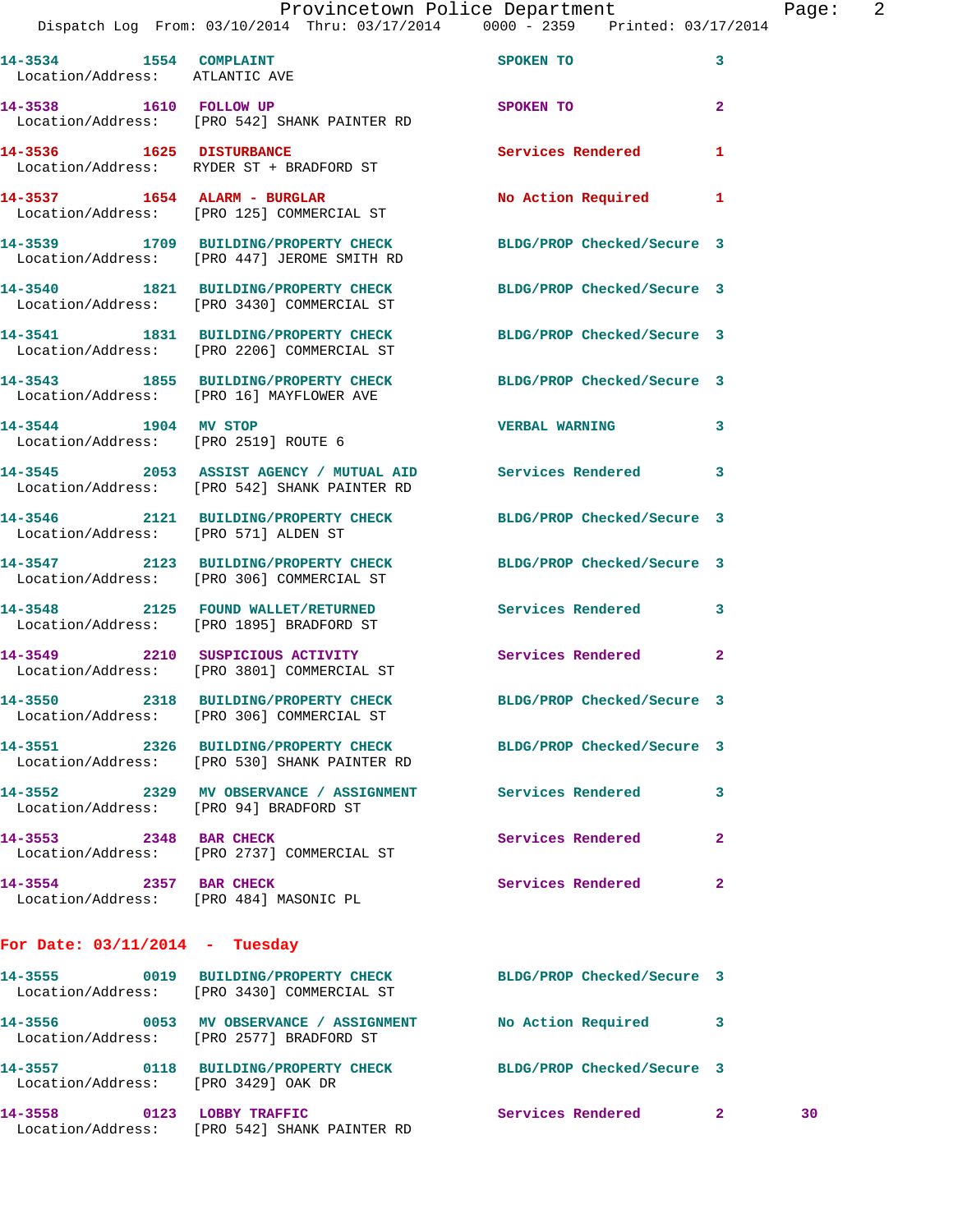|                                       | 14-3559 0153 BUILDING/PROPERTY CHECK<br>Location/Address: [PRO 2194] COMMERCIAL ST                        | BLDG/PROP Checked/Secure 3 |                         |
|---------------------------------------|-----------------------------------------------------------------------------------------------------------|----------------------------|-------------------------|
| Location/Address: [PRO 3287] ROUTE 6  | 14-3561 0327 BUILDING/PROPERTY CHECK                                                                      | BLDG/PROP Checked/Secure 3 |                         |
|                                       | 14-3562 0517 BUILDING/PROPERTY CHECK<br>Location/Address: [PRO 545] SHANK PAINTER RD                      | BLDG/PROP Checked/Secure 3 |                         |
|                                       | 14-3563 0530 BUILDING/PROPERTY CHECK<br>Location/Address: [PRO 1780] JOHNSON ST                           | BLDG/PROP Checked/Secure 3 |                         |
|                                       | 14-3564 0541 BUILDING/PROPERTY CHECK<br>Location/Address: [PRO 3256] COMMERCIAL ST                        | BLDG/PROP Checked/Secure 3 |                         |
|                                       | 14-3565 0603 BUILDING/PROPERTY CHECK<br>Location/Address: [PRO 526] RYDER ST EXT                          | BLDG/PROP Checked/Secure 3 |                         |
| Location/Address: [PRO 521] ROUTE 6   | 14-3566 0604 MV OBSERVANCE / ASSIGNMENT                                                                   | <b>Services Rendered</b>   | 3                       |
| 14-3567 0712 SHIFT CHANGE             |                                                                                                           | No Action Required         | 3                       |
|                                       | 14-3568 0729 BUILDING/PROPERTY CHECK<br>Location/Address: [PRO 2898] JEROME SMITH RD                      | BLDG/PROP Checked/Secure 3 |                         |
| Location/Address: [PRO 2521] ROUTE 6  | 14-3569 0734 MV OBSERVANCE / ASSIGNMENT                                                                   | <b>Services Rendered</b>   | $\mathbf{3}$            |
|                                       | 14-3570 0746 BUILDING/PROPERTY CHECK<br>Location/Address: [PRO 2206] COMMERCIAL ST                        | BLDG/PROP Checked/Secure 3 |                         |
| 14-3571 0805 COURT RUN                | Location/Address: [PRO 542] SHANK PAINTER RD                                                              | Taken/Referred to Other 3  |                         |
|                                       | 14-3572 0820 BUILDING/PROPERTY CHECK<br>Location/Address: [PRO 3317] CEMETERY RD                          | BLDG/PROP Checked/Secure 3 |                         |
| Location/Address: [PRO 3287] ROUTE 6  | 14-3573 0846 BUILDING/PROPERTY CHECK                                                                      | BLDG/PROP Checked/Secure 3 |                         |
| Location/Address: [PRO 571] ALDEN ST  | 14-3574 1104 BUILDING/PROPERTY CHECK                                                                      | BLDG/PROP Checked/Secure 3 |                         |
| Location/Address: [PRO 3222] ALDEN ST | 14-3575 1110 BACK PAIN/TRANSPORT                                                                          | Transported to Hospital 1  |                         |
| 14-3576 1121 ALARM - FIRE             | Location/Address: [PRO 2564] COMMERCIAL ST                                                                | False Alarm                | $\mathbf{1}$            |
| 14-3578 1157 ALARM - GENERAL          | Location/Address: [PRO 3350] HARRY KEMP WAY                                                               | <b>False Alarm</b>         | $\mathbf{1}$            |
| 14-3579 1209 SERVE WARRANT            | Location/Address: [PRO 2616] COMMERCIAL ST<br>Refer To Arrest: 14-27-AR                                   | Arrest(s) Made             | 3                       |
|                                       | 14-3581 1303 PRISONER/COURT TRANSPORT<br>Location/Address: [PRO 542] SHANK PAINTER RD                     | <b>Services Rendered</b>   | $\overline{\mathbf{3}}$ |
| 14-3582 1344 ABANDONED 911 CALL       | Location/Address: [PRO 182] COMMERCIAL ST                                                                 | <b>Services Rendered</b>   | 1                       |
| 14-3583 1555 SICK BIRD                | Location/Address: [PRO 2483] COMMERCIAL ST                                                                | Services Rendered          | $\mathbf{2}$            |
|                                       | 14-3584 1608 MV OBSERVANCE / ASSIGNMENT Services Rendered 3<br>Location/Address: [PRO 3430] COMMERCIAL ST |                            |                         |
|                                       | 14-3585 1608 BUILDING/PROPERTY CHECK BLDG/PROP Checked/Secure 3                                           |                            |                         |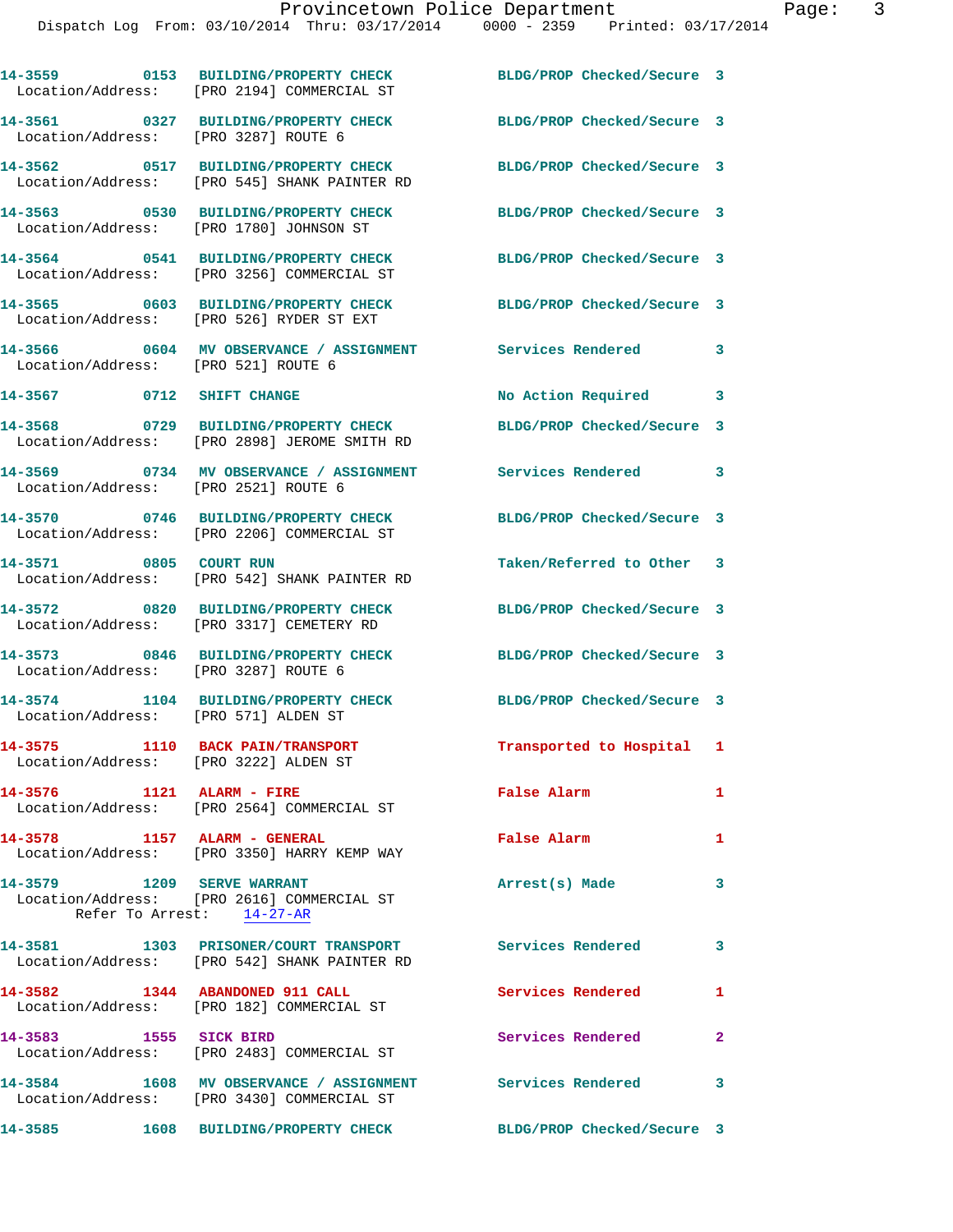|                                        | Dispatch Log From: 03/10/2014 Thru: 03/17/2014 0000 - 2359 Printed: 03/17/2014                                  | Provincetown Police Department | Page: 4         |
|----------------------------------------|-----------------------------------------------------------------------------------------------------------------|--------------------------------|-----------------|
|                                        | Location/Address: [PRO 2898] JEROME SMITH RD                                                                    |                                |                 |
|                                        | 14-3586 1728 BUILDING/PROPERTY CHECK BLDG/PROP Checked/Secure 3<br>Location/Address: [PRO 564] BAYBERRY AVE     |                                |                 |
|                                        | 14-3587 1847 ASSIST CITIZEN/PHONE PROBLEMS Services Rendered 3<br>Location/Address: [PRO 3037] COMMERCIAL ST    |                                | 6               |
|                                        | 14-3588 1959 BUILDING/PROPERTY CHECK BLDG/PROP Checked/Secure 3<br>Location/Address: [PRO 1638] COMMERCIAL ST   |                                |                 |
|                                        | 14-3590 2007 MEDICAL EMERGENCY<br>Location/Address: [PRO 1150] WILLOW DR                                        | Transported to Hospital 1      |                 |
|                                        | 14-3591 2020 ASSIST CITIZEN<br>Location/Address: [PRO 385] COMMERCIAL ST                                        | Services Rendered 3            |                 |
|                                        | 14-3593 2023 BUILDING/PROPERTY CHECK BLDG/PROP Checked/Secure 3<br>Location/Address: [PRO 3259] MACMILLAN WHARF |                                |                 |
|                                        | 14-3594 2101 BUILDING/PROPERTY CHECK BLDG/PROP Checked/Secure 3<br>Location/Address: [PRO 519] RACE POINT RD    |                                |                 |
|                                        | 14-3595 2104 GENERAL INFO                                                                                       | Services Rendered 3            |                 |
|                                        | 14-3596 2153 BUILDING/PROPERTY CHECK<br>Location/Address: [PRO 3004] BRADFORD ST                                | BLDG/PROP Checked/Secure 3     |                 |
|                                        | 14-3597 2155 LOST DOG/FOUND<br>Location/Address: [PRO 221] COMMERCIAL ST                                        | Services Rendered 2            |                 |
|                                        | 14-3598 2159 BUILDING/PROPERTY CHECK BLDG/PROP Checked/Secure 3<br>Location/Address: [PRO 2206] COMMERCIAL ST   |                                |                 |
|                                        | 14-3599 2316 BUILDING/PROPERTY CHECK Services Rendered 3<br>Location/Address: [PRO 338] SHANK PAINTER RD        |                                |                 |
| Location/Address: [PRO 413] CONWELL ST | 14-3600 2327 MV OBSERVANCE / ASSIGNMENT Services Rendered                                                       | $\overline{\mathbf{3}}$        |                 |
|                                        | 14-3601 2348 BUILDING/PROPERTY CHECK BLDG/PROP Checked/Secure 3<br>Location/Address: [PRO 444] HIGH POLE HILL   |                                |                 |
| For Date: $03/12/2014$ - Wednesday     |                                                                                                                 |                                |                 |
|                                        | 14-3602 0002 BUILDING/PROPERTY CHECK BLDG/PROP Checked/Secure 3<br>Location/Address: [PRO 2419] COMMERCIAL ST   |                                |                 |
|                                        | 14-3603 0004 LOBBY TRAFFIC<br>Location/Address: [PRO 542] SHANK PAINTER RD                                      | Services Rendered 2            | 12 <sup>°</sup> |
| Location/Address: COMMERCIAL ST        | 14-3604 0006 PARK, WALK & TALK 3 Services Rendered 2                                                            |                                |                 |
|                                        | 14-3605 0018 MV OBSERVANCE / ASSIGNMENT Services Rendered 3<br>Location/Address: [PRO 413] CONWELL ST           |                                |                 |
|                                        | 14-3606 0038 BUILDING/PROPERTY CHECK BLDG/PROP Checked/Secure 3<br>Location/Address: [PRO 105] COMMERCIAL ST    |                                |                 |
|                                        | 14-3607 0055 MV OBSERVANCE / ASSIGNMENT Services Rendered 3<br>Location/Address: [PRO 94] BRADFORD ST           |                                |                 |
| Location/Address: [PRO 891] CONWELL ST | 14-3608 0110 MV OBSERVANCE / ASSIGNMENT Services Rendered 3                                                     |                                |                 |
|                                        | 14-3609 0138 BUILDING/PROPERTY CHECK BLDG/PROP Checked/Secure 3<br>Location/Address: [PRO 554] TREMONT ST       |                                |                 |
|                                        | 14-3610 0144 BUILDING/PROPERTY CHECK BLDG/PROP Checked/Secure 3                                                 |                                |                 |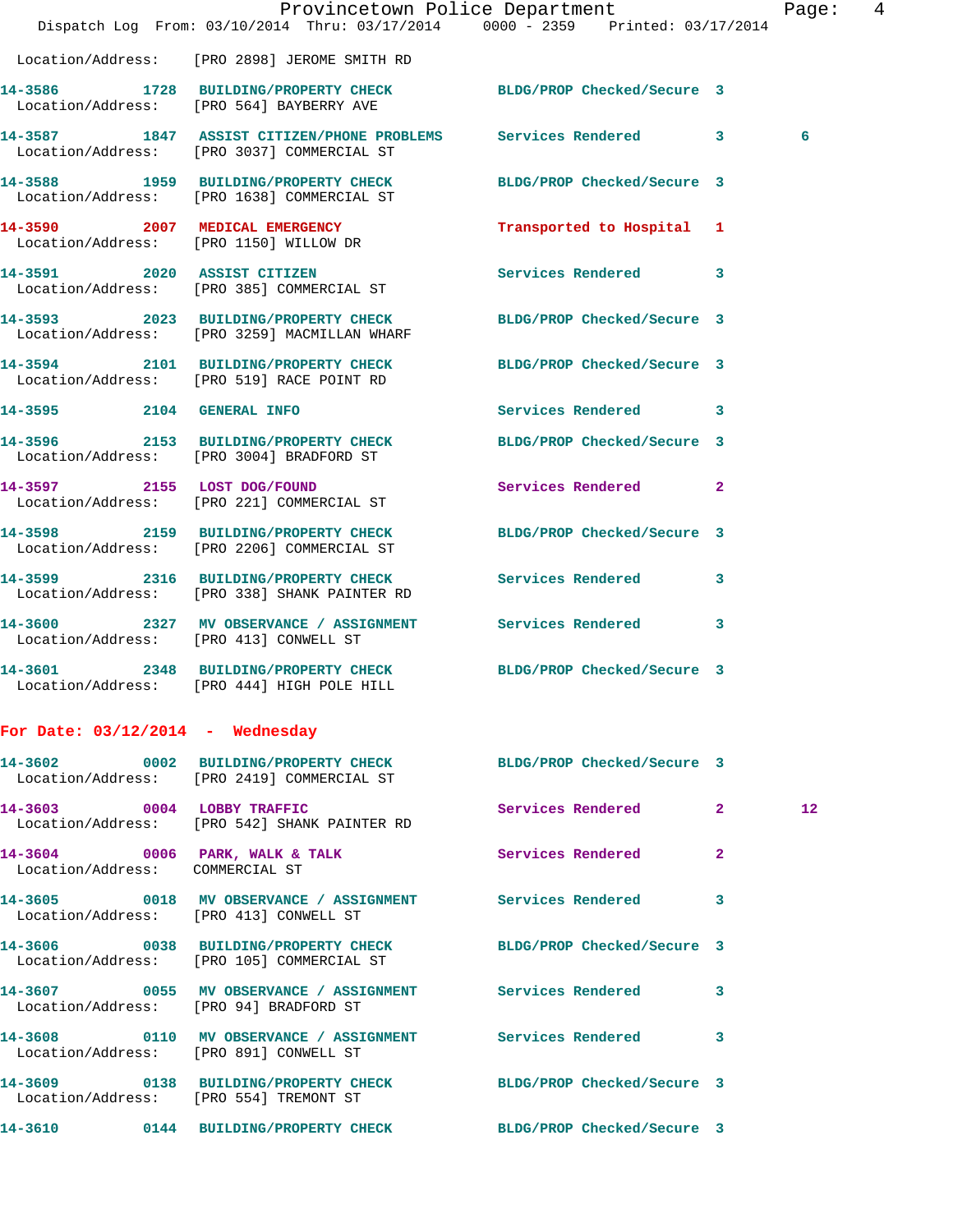|                                                                  | Provincetown Police Department Page: 5<br>Dispatch Log From: 03/10/2014 Thru: 03/17/2014 0000 - 2359 Printed: 03/17/2014 |                            |              |                |  |
|------------------------------------------------------------------|--------------------------------------------------------------------------------------------------------------------------|----------------------------|--------------|----------------|--|
| Location/Address: [PRO 3429] OAK DR                              |                                                                                                                          |                            |              |                |  |
|                                                                  | 14-3611 0232 BUILDING/PROPERTY CHECK BLDG/PROP Checked/Secure 3<br>Location/Address: [PRO 2564] COMMERCIAL ST            |                            |              |                |  |
|                                                                  | 14-3612 0243 BUILDING/PROPERTY CHECK BLDG/PROP Checked/Secure 3<br>Location/Address: [PRO 204] COMMERCIAL ST             |                            |              |                |  |
|                                                                  | 14-3613 0443 BUILDING/PROPERTY CHECK BLDG/PROP Checked/Secure 3<br>Location/Address: [PRO 413] CONWELL ST                |                            |              |                |  |
|                                                                  | 14-3614 0512 BUILDING/PROPERTY CHECK BLDG/PROP Checked/Secure 3<br>Location/Address: [PRO 379] COMMERCIAL ST             |                            |              |                |  |
|                                                                  | 14-3615 0605 TTY TEST CALL<br>Location/Address: [PRO 542] SHANK PAINTER RD                                               | Services Rendered 1        |              |                |  |
| 14-3616 0655 SHIFT CHANGE                                        |                                                                                                                          | No Action Required 3       |              |                |  |
|                                                                  | 14-3617      0712   BUILDING/PROPERTY CHECK<br>Location/Address:   [PRO 2543] MACMILLAN WHARF                            | BLDG/PROP Checked/Secure 3 |              |                |  |
|                                                                  | 14-3618 0715 BUILDING/PROPERTY CHECK<br>Location/Address: [PRO 447] JEROME SMITH RD                                      | BLDG/PROP Checked/Secure 3 |              |                |  |
|                                                                  | 14-3619 0724 BEACHED SEAL<br>Location/Address: [PRO 132] COMMERCIAL ST                                                   | Services Rendered 2        |              | $\overline{a}$ |  |
| Location/Address: [PRO 16] BRADFORD ST                           | 14-3620 0739 BUILDING/PROPERTY CHECK BLDG/PROP Checked/Secure 3                                                          |                            |              |                |  |
|                                                                  | 14-3621 0807 MV OBSERVANCE / ASSIGNMENT Services Rendered 3<br>Location/Address: CONWELL ST + HARRY KEMP WAY             |                            |              |                |  |
|                                                                  | 14-3622 0813 AT SCHOOL<br>Location/Address: [PRO 569] WINSLOW ST                                                         | Services Rendered 3        |              |                |  |
| Location/Address: [PRO 3287] ROUTE 6                             | 14-3623 0827 BUILDING/PROPERTY CHECK BLDG/PROP Checked/Secure 3                                                          |                            |              |                |  |
|                                                                  | 14-3625 0904 MV OBSERVANCE / ASSIGNMENT Citation/Warning Issued 3<br>Location/Address: BRADFORD ST + HOWLAND ST          |                            |              |                |  |
| 14-3624 0905 LOCKBOX ASSIST<br>Location/Address: THISTLEMORE WAY |                                                                                                                          | Services Rendered          | 3            |                |  |
| Location/Address: HOWLAND ST                                     | 14-3626 0912 VERBAL INSPECTION VERBAL WARNING 3                                                                          |                            |              |                |  |
|                                                                  | 14-3627 0938 BUILDING/PROPERTY CHECK BLDG/PROP Checked/Secure 3<br>Location/Address: [PRO 2] ALDEN ST                    |                            |              |                |  |
|                                                                  | 14-3628 0948 BUILDING/PROPERTY CHECK<br>Location/Address: [PRO 1638] COMMERCIAL ST                                       | BLDG/PROP Checked/Secure 3 |              |                |  |
|                                                                  | 14-3629 0952 TRAFFIC CONTROL<br>Location/Address: WINSLOW ST + BRADFORD ST                                               | Services Rendered 3        |              |                |  |
|                                                                  | 14-3630 0954 SQUIRRELS IN ATTIC<br>Location/Address: [PRO 1414] PEARL ST                                                 | Services Rendered          | $\mathbf{2}$ |                |  |
|                                                                  | 14-3631 0956 BUILDING/PROPERTY CHECK BLDG/PROP Checked/Secure 3<br>Location/Address: [PRO 2490] PROVINCELANDS RD         |                            |              |                |  |
|                                                                  | 14-3632 1005 BUILDING/PROPERTY CHECK BLDG/PROP Checked/Secure 3<br>Location/Address: [PRO 2500] COMMERCIAL ST            |                            |              |                |  |
|                                                                  | 14-3633 1009 PARK, WALK & TALK<br>Location/Address: COMMERCIAL ST + RYDER ST                                             | Services Rendered 2        |              |                |  |
|                                                                  | 14-3634 1020 SERVICE CALL                                                                                                | No Action Required 3       |              | 1              |  |
|                                                                  |                                                                                                                          |                            |              |                |  |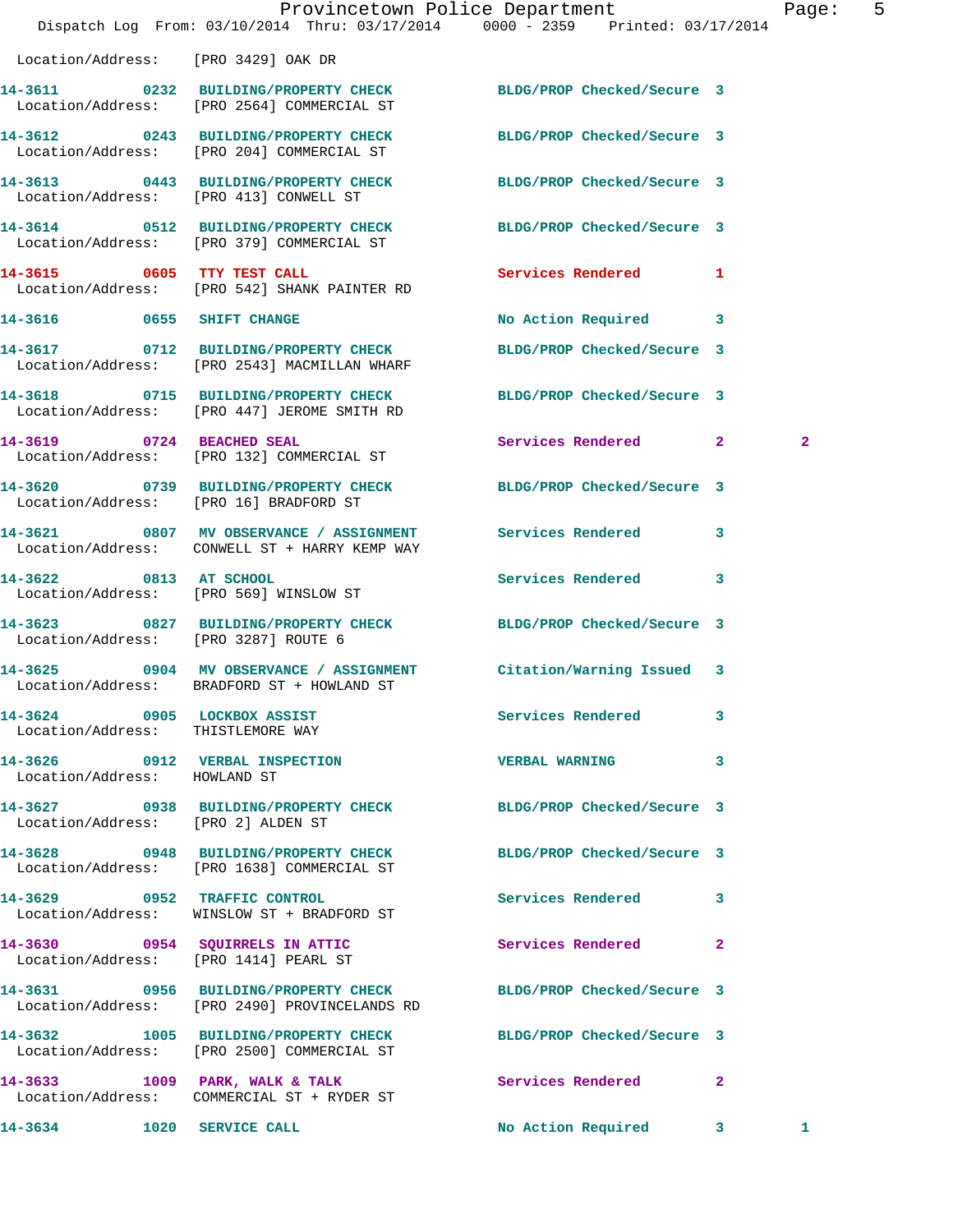|                                    | Provincetown Police Department<br>Dispatch Log From: 03/10/2014 Thru: 03/17/2014 0000 - 2359 Printed: 03/17/2014 |                            |              |
|------------------------------------|------------------------------------------------------------------------------------------------------------------|----------------------------|--------------|
|                                    | Location/Address: [PRO 223] COMMERCIAL ST                                                                        |                            |              |
| 14-3635 1022 REVOKED LICENSE       | Location/Address: BRADFORD ST + PRISCILLA ALDEN RD                                                               | Citation/Warning Issued    | 3            |
|                                    | 14-3636 1110 MV OBSERVANCE / ASSIGNMENT<br>Location/Address: CONWELL ST + OLD ANN PAGE WAY                       | No Action Required         | 3            |
|                                    | 14-3637 1140 OUT-OF-TOWN MEETING<br>Location/Address: [PRO 542] SHANK PAINTER RD                                 | <b>Services Rendered</b>   | 3            |
|                                    | 14-3638 1146 DELIVERY TRUCK COMPLAINT<br>Location/Address: FRANKLIN ST + BRADFORD ST                             | Services Rendered          | 2            |
|                                    | 14-3639 1153 DIFFICULTY BREATHING<br>Location/Address: [PRO 1892] SHANK PAINTER RD                               | Transported to Hospital    | 1            |
|                                    | 14-3640 1236 VERBAL INSPECTION/NO LICENSE VERBAL WARNING<br>Location/Address: [PRO 3313] STANDISH ST             |                            | 3            |
| 14-3641 1243 CREDIT CARD FRAUD     | Location/Address: [PRO 2379] PILGRIM HEIGHTS RD                                                                  | SPOKEN TO                  | $\mathbf{2}$ |
|                                    | 14-3642 1301 ABANDONED 911 CALL<br>Location/Address: [PRO 515] RACE POINT RD                                     | Taken/Referred to Other    | 1            |
| 14-3643 1355 R/O REQUEST           | Location/Address: [PRO 401] COMMERCIAL ST                                                                        | Services Rendered          | 3            |
|                                    | 14-3644 1527 BUILDING/PROPERTY CHECK<br>Location/Address: [PRO 1714] COMMERCIAL ST                               | BLDG/PROP Checked/Secure 3 |              |
|                                    | $14-3645$ 1529 PARK, WALK & TALK<br>Location/Address: [PRO 187] COMMERCIAL ST                                    | Services Rendered          | 2            |
|                                    | 14-3646 1610 ASSIST AGENCY /NPS<br>Location/Address: [PRO 2499] RACE POINT RD                                    | <b>Services Rendered</b>   | 3            |
|                                    | 14-3647 1611 MV STOP/VERBAL 89/10<br>Location/Address: [PRO 3195] COMMERCIAL ST                                  | <b>VERBAL WARNING</b>      | 3            |
| Location/Address: CONWELL ST       | 14-3648 1624 MV OBSERVANCE / ASSIGNMENT Services Rendered                                                        |                            | 3            |
| Location/Address: [PRO 2] ALDEN ST | 14-3649 1626 BUILDING/PROPERTY CHECK BLDG/PROP Checked/Secure 3                                                  |                            |              |
|                                    | 14-3650 1703 BUILDING/PROPERTY CHECK<br>Location/Address: [PRO 447] JEROME SMITH RD                              | BLDG/PROP Checked/Secure 3 |              |
|                                    | 14-3651 1802 BUILDING/PROPERTY CHECK<br>Location/Address: [PRO 1778] SHANK PAINTER RD                            | BLDG/PROP Checked/Secure 3 |              |
|                                    | 14-3653 1806 BUILDING/PROPERTY CHECK<br>Location/Address: [PRO 3259] MACMILLAN WHARF                             | BLDG/PROP Checked/Secure 3 |              |
|                                    | 14-3654 1835 BUILDING/PROPERTY CHECK<br>Location/Address: [PRO 519] RACE POINT RD                                | BLDG/PROP Checked/Secure 3 |              |
|                                    | 14-3655 2125 BUILDING/PROPERTY CHECK<br>Location/Address: [PRO 564] BAYBERRY AVE                                 | BLDG/PROP Checked/Secure 3 |              |
|                                    | 14-3656 2128 BUILDING/PROPERTY CHECK<br>Location/Address: [PRO 530] SHANK PAINTER RD                             | BLDG/PROP Checked/Secure 3 |              |
|                                    | 14-3657 2138 BUILDING/PROPERTY CHECK<br>Location/Address: [PRO 306] COMMERCIAL ST                                | BLDG/PROP Checked/Secure 3 |              |
|                                    | 14-3658 2321 BUILDING/PROPERTY CHECK<br>Location/Address: [PRO 545] SHANK PAINTER RD                             | BLDG/PROP Checked/Secure 3 |              |

Page: 6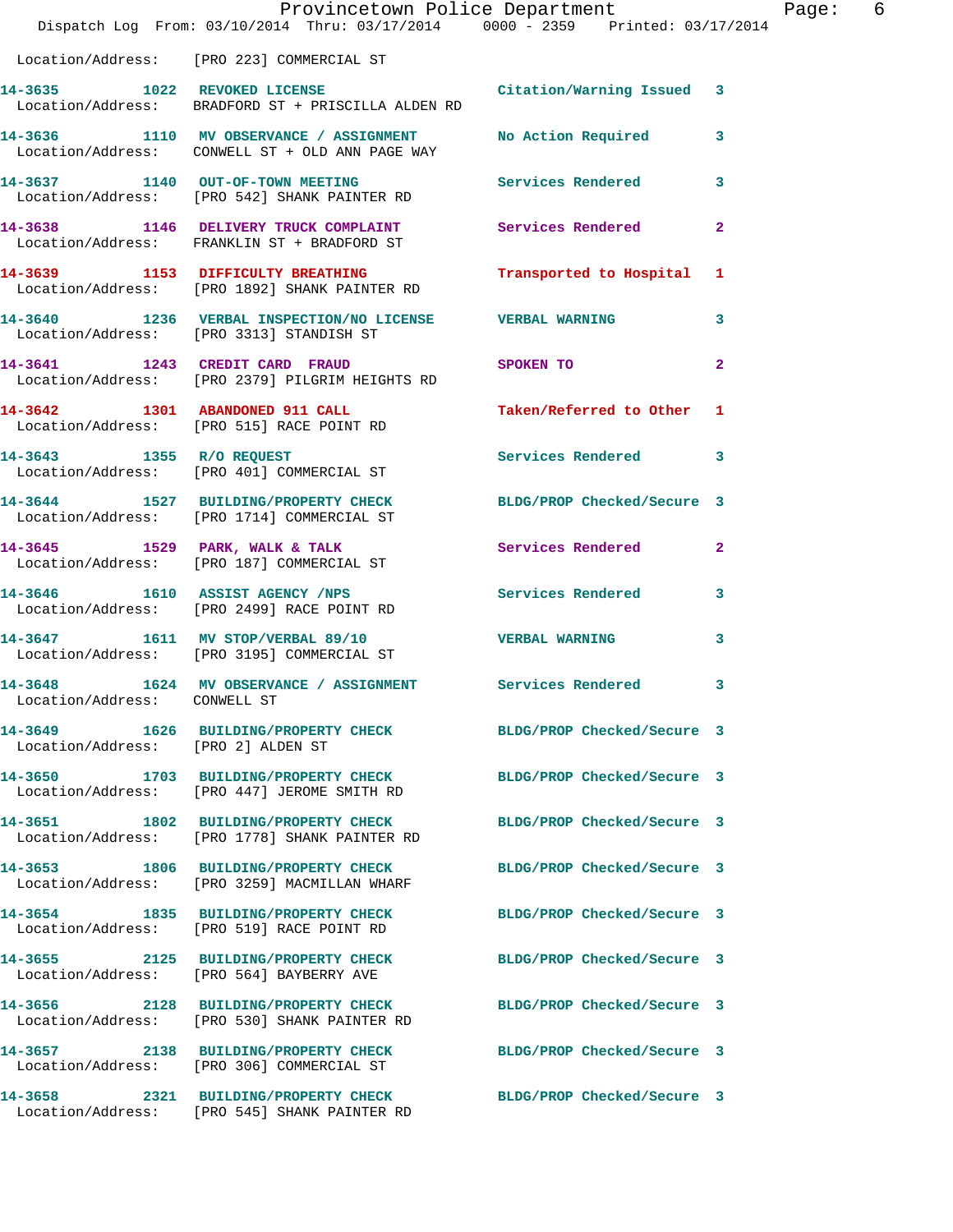|                                        | Provincetown Police Department<br>Dispatch Log From: 03/10/2014 Thru: 03/17/2014 0000 - 2359 Printed: 03/17/2014 |                            |                |
|----------------------------------------|------------------------------------------------------------------------------------------------------------------|----------------------------|----------------|
|                                        | 14-3659  2338 MV OBSERVANCE / ASSIGNMENT  Services Rendered<br>Location/Address: [PRO 606] CONWELL ST            |                            | $\mathbf{3}$   |
|                                        | 14-3660 2341 BUILDING/PROPERTY CHECK BLDG/PROP Checked/Secure 3<br>Location/Address: [PRO 75] CAPTAIN BERTIE RD  |                            |                |
| For Date: $03/13/2014$ - Thursday      |                                                                                                                  |                            |                |
|                                        | 14-3661 0020 BUILDING/PROPERTY CHECK<br>Location/Address: [PRO 3317] CEMETERY RD                                 | Services Rendered          | 3              |
|                                        | 14-3662 0020 BUILDING/PROPERTY CHECK Services Rendered<br>Location/Address: [PRO 3318] CEMETERY RD               |                            | 3              |
|                                        | 14-3663 0023 BUILDING/PROPERTY CHECK<br>Location/Address: [PRO 3430] COMMERCIAL ST                               | BLDG/PROP Checked/Secure 3 |                |
|                                        | 14-3664 0053 BUILDING/PROPERTY CHECK BLDG/PROP Checked/Secure 3<br>Location/Address: [PRO 1645] HARRY KEMP WAY   |                            |                |
|                                        | 14-3665 0059 MV OBSERVANCE / ASSIGNMENT Services Rendered<br>Location/Address: HOWLAND ST + BRADFORD ST          |                            | 3              |
| Location/Address: [PRO 521] ROUTE 6    | 14-3666 0149 BUILDING/PROPERTY CHECK Services Rendered                                                           |                            | 3              |
| Location/Address: [PRO 571] ALDEN ST   | 14-3667 0242 BUILDING/PROPERTY CHECK Services Rendered                                                           |                            | 3              |
|                                        | 14-3668 0325 BUILDING/PROPERTY CHECK<br>Location/Address: [PRO 1989] COMMERCIAL ST                               | BLDG/PROP Checked/Secure 3 |                |
|                                        | 14-3669 0334 BUILDING/PROPERTY CHECK<br>Location/Address: [PRO 105] COMMERCIAL ST                                | BLDG/PROP Checked/Secure 3 |                |
|                                        | 14-3670 0334 LOBBY TRAFFIC<br>Location/Address: [PRO 542] SHANK PAINTER RD                                       | <b>Services Rendered</b>   | $\overline{2}$ |
|                                        | 14-3671 0355 BUILDING/PROPERTY CHECK Services Rendered<br>Location/Address: [PRO 338] SHANK PAINTER RD           |                            | 3              |
|                                        | 14-3672 0408 BUILDING/PROPERTY CHECK<br>Location/Address: [PRO 3609] COMMERCIAL ST                               | BLDG/PROP Checked/Secure 3 |                |
| 14-3673 0451 ALARM - GENERAL           | Location/Address: [PRO 1316] COMMERCIAL ST                                                                       | <b>Services Rendered</b>   | 1              |
|                                        | 14-3674 0515 BUILDING/PROPERTY CHECK<br>Location/Address: [PRO 379] COMMERCIAL ST                                | BLDG/PROP Checked/Secure 3 |                |
|                                        | 14-3675 0553 ASSIST AGENCY / DPW<br>Location/Address: [PRO 542] SHANK PAINTER RD                                 | Taken to Family/Guardian 3 |                |
|                                        | 14-3676 0603 BUILDING/PROPERTY CHECK<br>Location/Address: [PRO 3259] MACMILLAN WHARF                             | <b>Services Rendered</b>   | 3              |
| 14-3678 0645 SHIFT CHANGE              |                                                                                                                  | No Action Required         | 3              |
|                                        | 14-3679 0723 BUILDING/PROPERTY CHECK<br>Location/Address: [PRO 447] JEROME SMITH RD                              | BLDG/PROP Checked/Secure 3 |                |
| Location/Address: [PRO 16] BRADFORD ST | 14-3680 0750 BUILDING/PROPERTY CHECK                                                                             | BLDG/PROP Checked/Secure 3 |                |
| 14-3681 0752 OUT OF TOWN               | Location/Address: [PRO 542] SHANK PAINTER RD                                                                     | Services Rendered          | 3              |
| 14-3682<br>0808 AT SCHOOL              |                                                                                                                  | <b>Services Rendered</b>   | 3              |

Location/Address: [PRO 569] WINSLOW ST

Page:  $7$ <br>14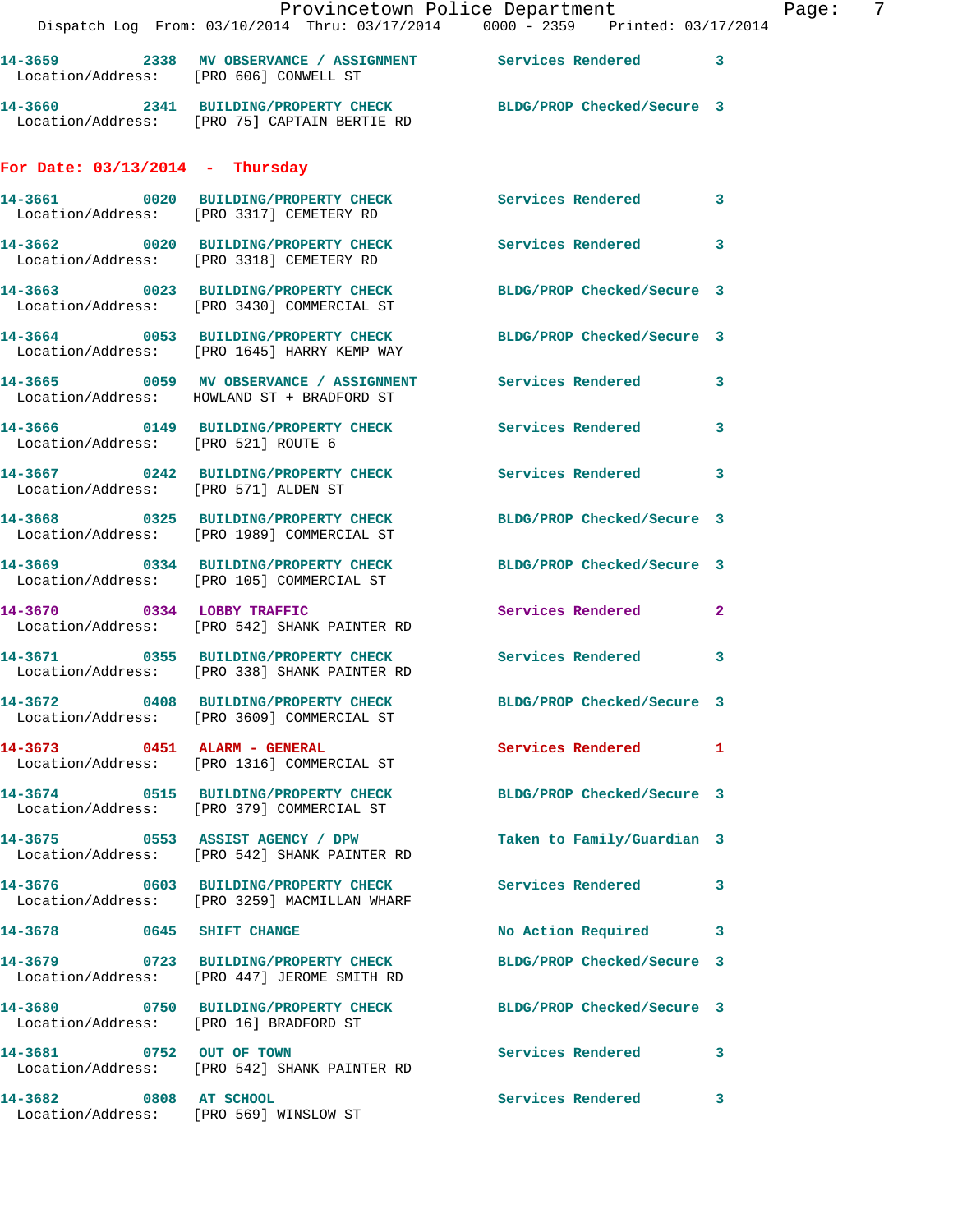|                                       | Provincetown Police Department The Rage: 8<br>Dispatch Log From: 03/10/2014 Thru: 03/17/2014 0000 - 2359 Printed: 03/17/2014 |                            |                |              |  |
|---------------------------------------|------------------------------------------------------------------------------------------------------------------------------|----------------------------|----------------|--------------|--|
|                                       | 14-3683 0902 OPEN DOOR BLDG/PROP Checked/Secure 3<br>Location/Address: [PRO 525] COMMERCIAL ST                               |                            |                |              |  |
|                                       | 14-3684 0917 MV OBSERVANCE / ASSIGNMENT Services Rendered 3<br>Location/Address: CONWELL ST + HARRY KEMP WAY                 |                            |                |              |  |
|                                       |                                                                                                                              | No Action Required 2       |                |              |  |
|                                       | 14-3687 0951 WELL-BEING CHECK<br>Location/Address: [PRO 2810] BRADFORD ST                                                    | Services Rendered 3        |                | $\mathbf{2}$ |  |
| Location/Address: BRADFORD ST         | 14-3688 0957 GENERAL ILLNESS                                                                                                 | PATIENT REFUSAL            | $\mathbf{1}$   |              |  |
|                                       | 14-3689 1113 LARCENY<br>Location/Address: [PRO 1615] BANGS ST                                                                | FOLLOW UP                  | $\mathbf{2}$   |              |  |
|                                       | 14-3690 1225 RESCUE CALL/TRANSPORT Transported to Hospital 1<br>Location/Address: [PRO 3222] ALDEN ST                        |                            |                |              |  |
|                                       | 14-3692 1250 MV DISABLED<br>Location/Address: [PRO 3004] BRADFORD ST                                                         | Services Rendered 2        |                |              |  |
| 14-3693 1254 LOOSE DOG                | Location/Address: [PRO 2818] CONWELL ST                                                                                      | <b>GONE ON ARRIVAL</b> 2   |                |              |  |
| Location/Address: [PRO 2519] ROUTE 6  | 14-3694 1321 EXCESSIVE SPEED                                                                                                 | Citation/Warning Issued 2  |                |              |  |
|                                       | 14-3695 1436 SUSPICIOUS ACTIVITY SPOKEN TO<br>Location/Address: [PRO 1974] BRADFORD ST                                       |                            | $\overline{2}$ |              |  |
|                                       | 14-3696 1454 BURGLAR ALARM<br>Location/Address: [PRO 3452] HARBOUR DR                                                        | BLDG/PROP Checked/Secure 1 |                |              |  |
|                                       | 14-3697 1522 MV OBSERVANCE / ASSIGNMENT Services Rendered 3<br>Location/Address: [PRO 1562] CONWELL ST                       |                            |                |              |  |
|                                       | 14-3700 1539 FOLLOW UP<br>Location/Address: [PRO 2616] COMMERCIAL ST                                                         | SPOKEN TO 2                |                |              |  |
| Location/Address: [PRO 3222] ALDEN ST | 14-3698 1556 HEAD LACERATION/TRANSPORT Transported to Hospital 1                                                             |                            |                |              |  |
|                                       | 14-3699 1602 FOUND KEY AND REMOTE<br>Location/Address: [PRO 2499] RACE POINT RD                                              | Services Rendered 3        |                |              |  |
|                                       | 14-3701 1622 BUILDING/PROPERTY CHECK BLDG/PROP Checked/Secure 3<br>Location/Address: [PRO 2500] COMMERCIAL ST                |                            |                |              |  |
|                                       | 14-3703 1653 PARK, WALK & TALK<br>Location/Address: [PRO 105] COMMERCIAL ST                                                  | Services Rendered 2        |                |              |  |
| 14-3704 1727 911 MISDIAL              | Location/Address: [PRO 3222] ALDEN ST                                                                                        | Services Rendered 1        |                |              |  |
|                                       | 14-3705 1742 BUILDING/PROPERTY CHECK BLDG/PROP Checked/Secure 3<br>Location/Address: [PRO 182] COMMERCIAL ST                 |                            |                |              |  |
|                                       | 14-3706 1802 DISABLED GATE/AIRPORT Services Rendered 3<br>Location/Address: [PRO 516] RACE POINT RD                          |                            |                |              |  |
|                                       | 14-3707 1837 BUILDING/PROPERTY CHECK BLDG/PROP Checked/Secure 3<br>Location/Address: [PRO 3430] COMMERCIAL ST                |                            |                |              |  |
|                                       | 14-3708 1933 MV OBSERVANCE / ASSIGNMENT Services Rendered 3<br>Location/Address: [PRO 714] BRADFORD ST                       |                            |                |              |  |
|                                       | 14-3709 2018 BUILDING/PROPERTY CHECK BLDG/PROP Checked/Secure 3                                                              |                            |                |              |  |

Location/Address: [PRO 519] RACE POINT RD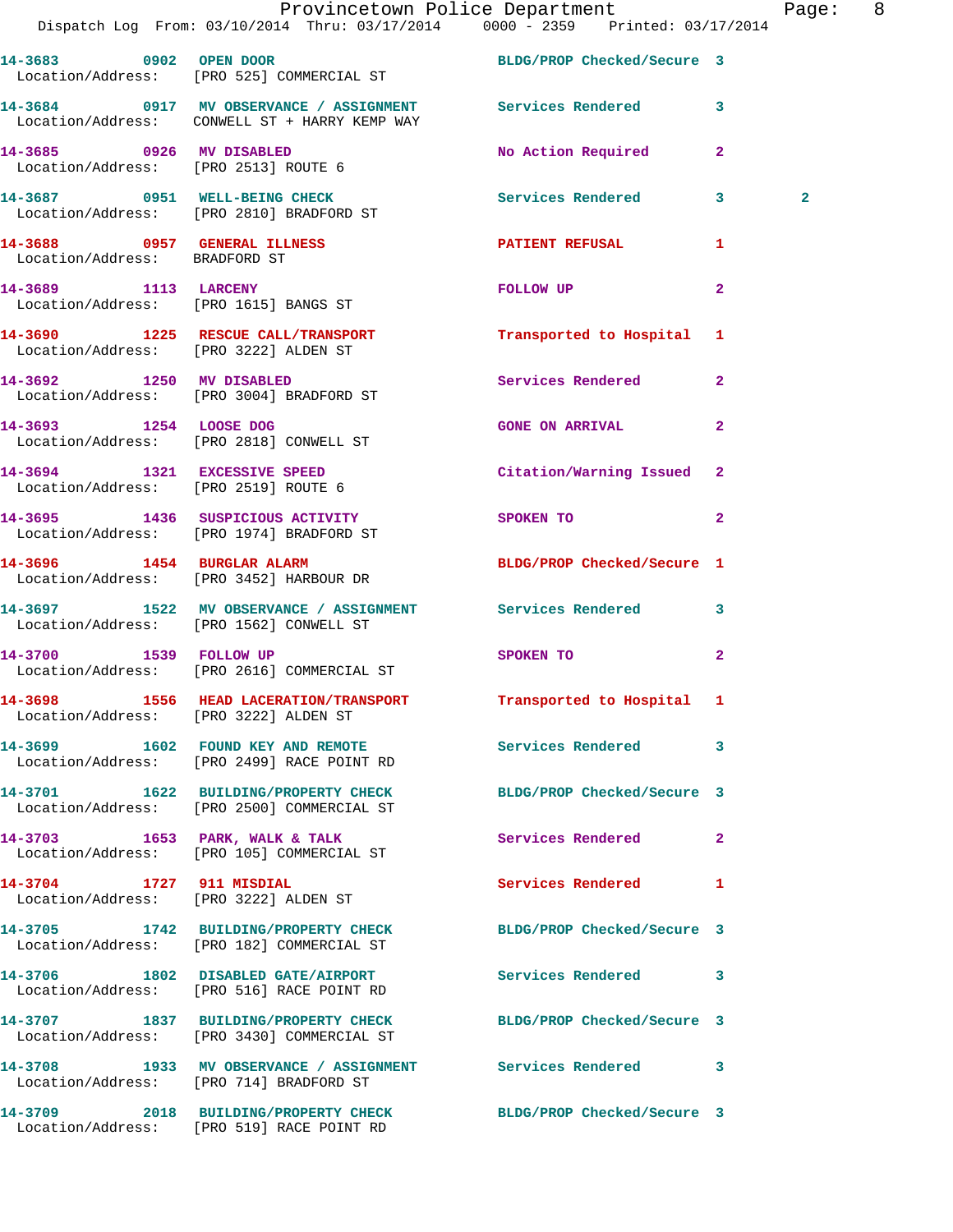Location/Address: [PRO 447] JEROME SMITH RD **14-3713 2147 MV OBSERVANCE / ASSIGNMENT No Action Required 3**  Location/Address: CONWELL ST **14-3714 2356 BUILDING/PROPERTY CHECK BLDG/PROP Checked/Secure 3**  Location/Address: [PRO 2] ALDEN ST

## **For Date: 03/14/2014 - Friday**

|                                                      | 14-3715 0005 LOBBY TRAFFIC<br>Location/Address: [PRO 542] SHANK PAINTER RD                                       | Services Rendered 2        |   | 26 |
|------------------------------------------------------|------------------------------------------------------------------------------------------------------------------|----------------------------|---|----|
|                                                      | 14-3716 0005 BUILDING/PROPERTY CHECK BLDG/PROP Checked/Secure 3<br>Location/Address: [PRO 3296] SHANK PAINTER RD |                            |   |    |
|                                                      | 14-3717 0020 MV OBSERVANCE / ASSIGNMENT<br>Location/Address: [PRO 413] CONWELL ST                                | No Action Required 3       |   |    |
|                                                      | 14-3718 0038 BUILDING/PROPERTY CHECK BLDG/PROP Checked/Secure 3<br>Location/Address: [PRO 379] COMMERCIAL ST     |                            |   |    |
|                                                      | 14-3719 0102 MV OBSERVANCE / ASSIGNMENT Services Rendered<br>Location/Address: RYDER ST + BRADFORD ST            |                            | 3 |    |
|                                                      | 14-3720 0132 BUILDING/PROPERTY CHECK BLDG/PROP Checked/Secure 3<br>Location/Address: [PRO 444] HIGH POLE HILL    |                            |   |    |
|                                                      | 14-3721 0135 BUILDING/PROPERTY CHECK<br>Location/Address: [PRO 433] RYDER ST EXT                                 | Services Rendered          | 3 |    |
|                                                      | 14-3722 0143 MV OBSERVANCE / ASSIGNMENT Services Rendered 3<br>Location/Address: HOWLAND ST + BRADFORD ST        |                            |   |    |
|                                                      | 14-3723 0229 BUILDING/PROPERTY CHECK<br>Location/Address: [PRO 2419] COMMERCIAL ST                               | BLDG/PROP Checked/Secure 3 |   |    |
| Location/Address: [PRO 521] ROUTE 6                  | 14-3724 0325 BUILDING/PROPERTY CHECK BLDG/PROP Checked/Secure 3                                                  |                            |   |    |
| 14-3725 0327 MV STOP<br>Location/Address: CONWELL ST |                                                                                                                  | <b>VERBAL WARNING</b>      | 3 |    |
|                                                      | 14-3726 0430 BUILDING/PROPERTY CHECK Services Rendered<br>Location/Address: [PRO 106] COMMERCIAL ST              |                            | 3 |    |
| Location/Address: [PRO 3429] OAK DR                  | 14-3727 0452 BUILDING/PROPERTY CHECK BLDG/PROP Checked/Secure 3                                                  |                            |   |    |
|                                                      | 14-3728 0528 MV OBSERVANCE / ASSIGNMENT Services Rendered<br>Location/Address: [PRO 606] CONWELL ST              |                            | 3 |    |
|                                                      | 14-3731 0645 SHIFT CHANGE                                                                                        | No Action Required 3       |   |    |
|                                                      | 14-3729 0711 BUILDING/PROPERTY CHECK BLDG/PROP Checked/Secure 3<br>Location/Address: [PRO 447] JEROME SMITH RD   |                            |   |    |
| Location/Address: BRADFORD ST                        | 14-3730 0715 RESCUE CALL/TRANSPORT                                                                               | Transported to Hospital    | 1 |    |
|                                                      | 14-3733 0804 WATER CALL<br>Location/Address: [PRO 2284] MACMILLAN                                                | Taken/Referred to Other 3  |   |    |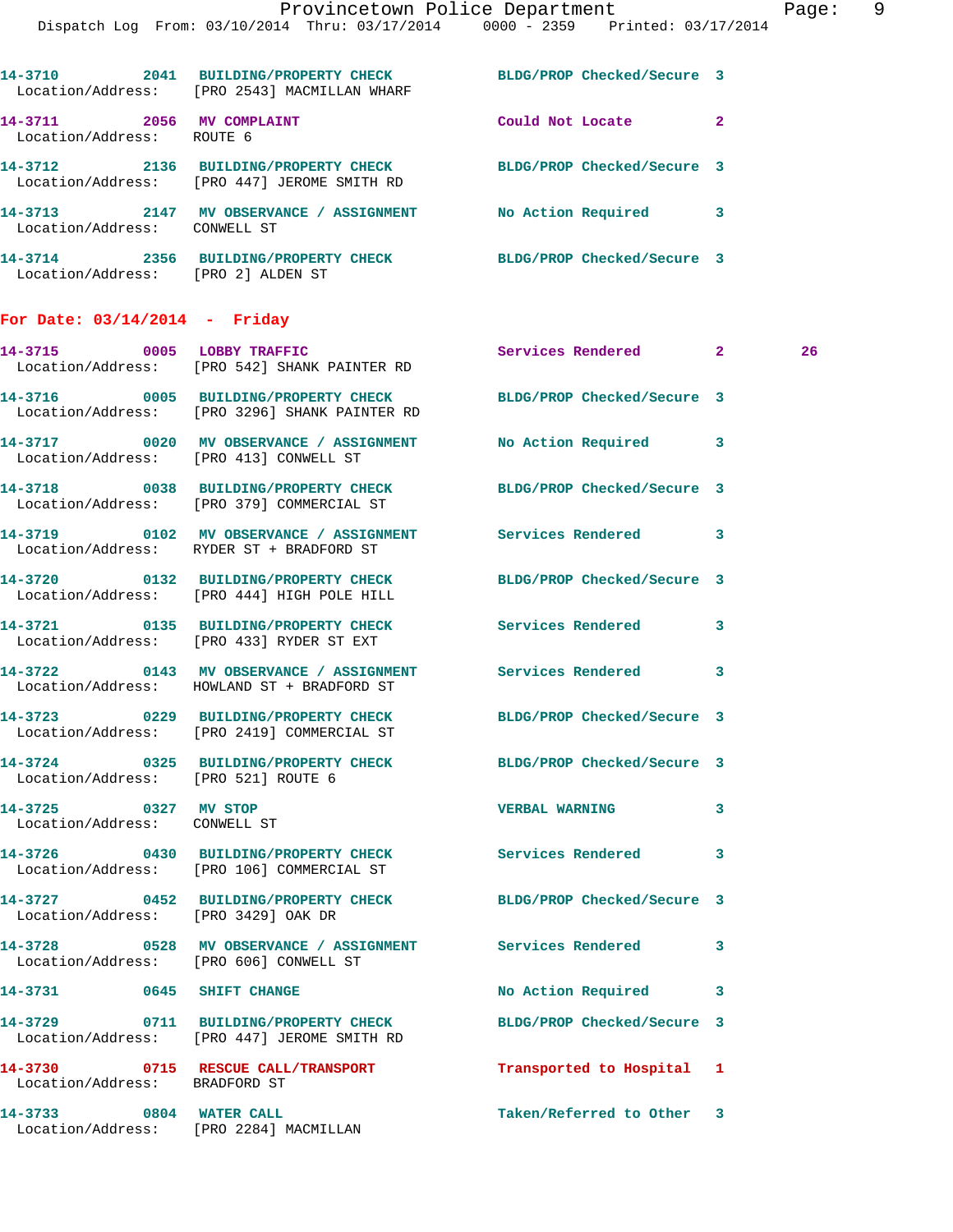Dispatch Log From: 03/10/2014 Thru: 03/17/2014 0000 - 2359 Printed: 03/17/2014

| 14-3734 0817 AT SCHOOL<br>Location/Address: [PRO 569] WINSLOW ST         |                                                                                                              | Services Rendered 3           |                |
|--------------------------------------------------------------------------|--------------------------------------------------------------------------------------------------------------|-------------------------------|----------------|
| 14-3735 0819 DOG SUPPLIES                                                | Location/Address: [PRO 1799] BRADFORD ST                                                                     | Services Rendered<br>$\sim$ 2 |                |
| 14-3736 0831 COURT RUN                                                   | Location/Address: [PRO 542] SHANK PAINTER RD                                                                 | <b>Services Rendered</b>      | 3              |
|                                                                          | 14-3737 0858 MV OBSERVANCE / ASSIGNMENT Services Rendered 3<br>Location/Address: CONWELL ST + HARRY KEMP WAY |                               |                |
| Location/Address: [PRO 16] BRADFORD ST                                   | 14-3738 0950 BUILDING/PROPERTY CHECK                                                                         | BLDG/PROP Checked/Secure 3    |                |
|                                                                          | 14-3739 1023 BUILDING/PROPERTY CHECK<br>Location/Address: [PRO 444] HIGH POLE HILL                           | BLDG/PROP Checked/Secure 3    |                |
| Location/Address: [PRO 571] ALDEN ST                                     | 14-3740 1024 BUILDING/PROPERTY CHECK                                                                         | BLDG/PROP Checked/Secure 3    |                |
| 14-3741 1026 RABIES CLINIC                                               | Location/Address: [PRO 2645] SHANK PAINTER RD                                                                | <b>Services Rendered</b>      | 3              |
| Refer To Arrest: 14-28-AR                                                | 14-3742 1035 MV STOP/ARREST<br>Location/Address: [PRO 539] SHANK PAINTER RD                                  | Arrest(s) Made                | 3              |
|                                                                          | 14-3743 1205 RESCUE/PSYCH EVAL<br>Location/Address: [PRO 542] SHANK PAINTER RD                               | Transported to Hospital 1     |                |
|                                                                          | 14-3745 1502 PARK, WALK & TALK<br>Location/Address: [PRO 182] COMMERCIAL ST                                  | BLDG/PROP Checked/Secure 2    |                |
| 14-3746 1525 911 CALL TRANSFER<br>Location/Address: [PRO 569] WINSLOW ST |                                                                                                              | Taken/Referred to Other 1     |                |
| 14-3747 1550 DOG COMPLAINT<br>Location/Address: [PRO 453] KILEY CT       |                                                                                                              | SPOKEN TO                     | $\overline{2}$ |
|                                                                          | 14-3748 1601 MV OBSERVANCE / ASSIGNMENT<br>Location/Address: CONWELL ST + CEMETERY RD                        | Services Rendered 3           |                |
| Location/Address: [PRO 2539] RYDER ST                                    | 14-3749 1649 BUILDING/PROPERTY CHECK                                                                         | BLDG/PROP Checked/Secure 3    |                |
|                                                                          | 14-3750 1654 MV BLOCKING EGRESS<br>Location/Address: SMALLS CT + COMMERCIAL ST                               | Services Rendered 2           |                |
| 14-3751 1730 BURGLAR ALARM<br>Location/Address: BAYBERRY AVE             |                                                                                                              | BLDG/PROP Checked/Secure 1    |                |
|                                                                          | 14-3752 1744 BUILDING/PROPERTY CHECK<br>Location/Address: [PRO 564] BAYBERRY AVE                             | BLDG/PROP Checked/Secure 3    |                |
| Location/Address: CONWELL ST                                             | 14-3753 1749 MV OBSERVANCE / ASSIGNMENT Services Rendered                                                    | $\sim$ 3                      |                |
| 14-3754 1838 WOUNDED FOX<br>Location/Address: [PRO 94] BRADFORD ST       |                                                                                                              | Could Not Locate              | $\mathbf{2}$   |
|                                                                          | 14-3755 1936 BUILDING/PROPERTY CHECK<br>Location/Address: [PRO 519] RACE POINT RD                            | BLDG/PROP Checked/Secure 3    |                |
| 14-3756 1951 ASSIST CITIZEN                                              | Location/Address: [PRO 376] COMMERCIAL ST                                                                    | <b>Services Rendered</b>      | 3              |
|                                                                          | 14-3757 2101 BUILDING/PROPERTY CHECK                                                                         | BLDG/PROP Checked/Secure 3    |                |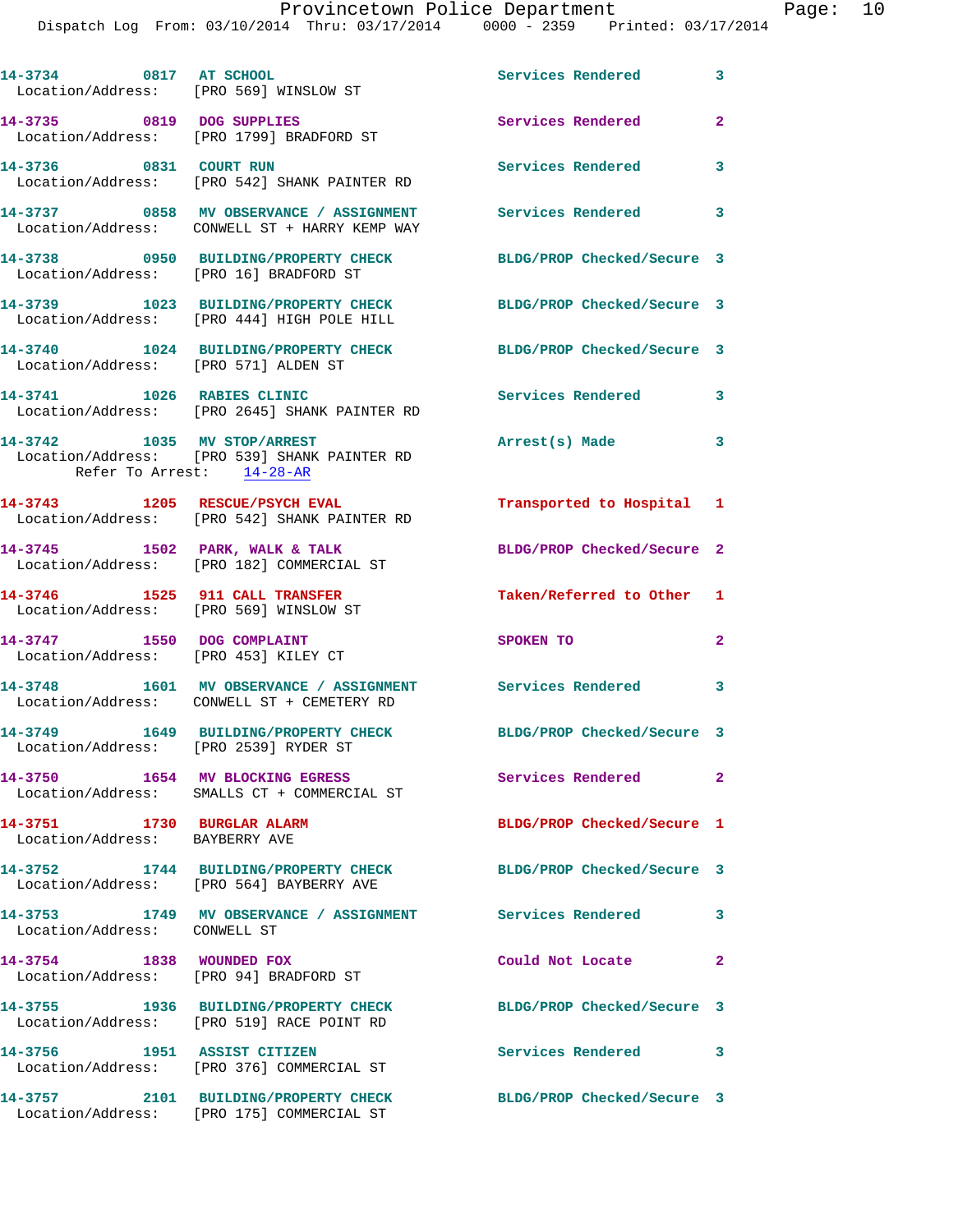|                                       | Provincetown Police Department Page: 11<br>Dispatch Log From: 03/10/2014 Thru: 03/17/2014 0000 - 2359 Printed: 03/17/2014 |                            |   |  |
|---------------------------------------|---------------------------------------------------------------------------------------------------------------------------|----------------------------|---|--|
|                                       | 14-3758 2112 BUILDING/PROPERTY CHECK BLDG/PROP Checked/Secure 3<br>Location/Address: [PRO 1638] COMMERCIAL ST             |                            |   |  |
|                                       | 14-3759 2313 MV OBSERVANCE / ASSIGNMENT No Action Required 3<br>Location/Address: CONWELL ST + CEMETERY RD                |                            |   |  |
|                                       | 14-3761 2334 THREATS<br>Location/Address: [PRO 542] SHANK PAINTER RD                                                      | Services Rendered 2        |   |  |
| For Date: $03/15/2014$ - Saturday     |                                                                                                                           |                            |   |  |
| Location/Address: BRADFORD ST         | 14-3763 0058 BUILDING/PROPERTY CHECK BLDG/PROP Checked/Secure 3                                                           |                            |   |  |
|                                       | 14-3762 0100 MV OBSERVANCE / ASSIGNMENT Services Rendered 3<br>Location/Address: [PRO 413] CONWELL ST                     |                            |   |  |
|                                       | 14-3764 0108 MV OBSERVANCE / ASSIGNMENT Services Rendered 3<br>Location/Address: [PRO 3231] BRADFORD ST                   |                            |   |  |
|                                       | 14-3765 0148 BUILDING/PROPERTY CHECK BLDG/PROP Checked/Secure 3<br>Location/Address: [PRO 1989] COMMERCIAL ST             |                            |   |  |
| Location/Address: [PRO 521] ROUTE 6   | 14-3766 0233 BUILDING/PROPERTY CHECK Services Rendered 3                                                                  |                            |   |  |
|                                       | 14-3767 0318 BUILDING/PROPERTY CHECK<br>Location/Address: [PRO 3430] COMMERCIAL ST                                        | BLDG/PROP Checked/Secure 3 |   |  |
|                                       | 14-3768 0324 BUILDING/PROPERTY CHECK Services Rendered 3<br>Location/Address: [PRO 338] SHANK PAINTER RD                  |                            |   |  |
| Location/Address: [PRO 2539] RYDER ST | 14-3769 0350 BUILDING/PROPERTY CHECK BLDG/PROP Checked/Secure 3                                                           |                            |   |  |
|                                       | 14-3770 0426 BUILDING/PROPERTY CHECK BLDG/PROP Checked/Secure 3<br>Location/Address: [PRO 105] COMMERCIAL ST              |                            |   |  |
|                                       | 14-3771 0448 BUILDING/PROPERTY CHECK BLDG/PROP Checked/Secure 3<br>Location/Address: [PRO 1778] SHANK PAINTER RD          |                            |   |  |
|                                       | 14-3772 0522 BUILDING/PROPERTY CHECK<br>Location/Address: [PRO 525] COMMERCIAL ST                                         | BLDG/PROP Checked/Secure 3 |   |  |
|                                       | 14-3773 0530 MV OBSERVANCE / ASSIGNMENT Services Rendered 3<br>Location/Address: [PRO 3430] COMMERCIAL ST                 |                            |   |  |
|                                       | 14-3774 0546 LOBBY TRAFFIC<br>Location/Address: [PRO 542] SHANK PAINTER RD                                                | Services Rendered 2        | 9 |  |
|                                       | 14-3775 0613 BUILDING/PROPERTY CHECK BLDG/PROP Checked/Secure 3<br>Location/Address: [PRO 379] COMMERCIAL ST              |                            |   |  |
|                                       | 14-3776 0618 MEDICAL EMERGENCY<br>Location/Address: [PRO 1302] BREWSTER ST                                                | Transported to Hospital 1  |   |  |
|                                       | 14-3778 0842 BUILDING/PROPERTY CHECK BLDG/PROP Checked/Secure 3<br>Location/Address: [PRO 2453] COMMERCIAL ST             |                            |   |  |
|                                       | 14-3779 0846 BUILDING/PROPERTY CHECK BLDG/PROP Checked/Secure 3<br>Location/Address: [PRO 447] JEROME SMITH RD            |                            |   |  |
|                                       | 14-3780 0910 MV OBSERVANCE / ASSIGNMENT Services Rendered 3<br>Location/Address: CONWELL ST + HARRY KEMP WAY              |                            |   |  |
|                                       | 14-3781 0922 MV STOP/VERBAL 90/17, 90/11 VERBAL WARNING 3<br>Location/Address: ROUTE 6 + SHANK PAINTER RD                 |                            |   |  |
|                                       | 14-3782 0948 BUILDING/PROPERTY CHECK BLDG/PROP Checked/Secure 3<br>Location/Address: [PRO 516] RACE POINT RD              |                            |   |  |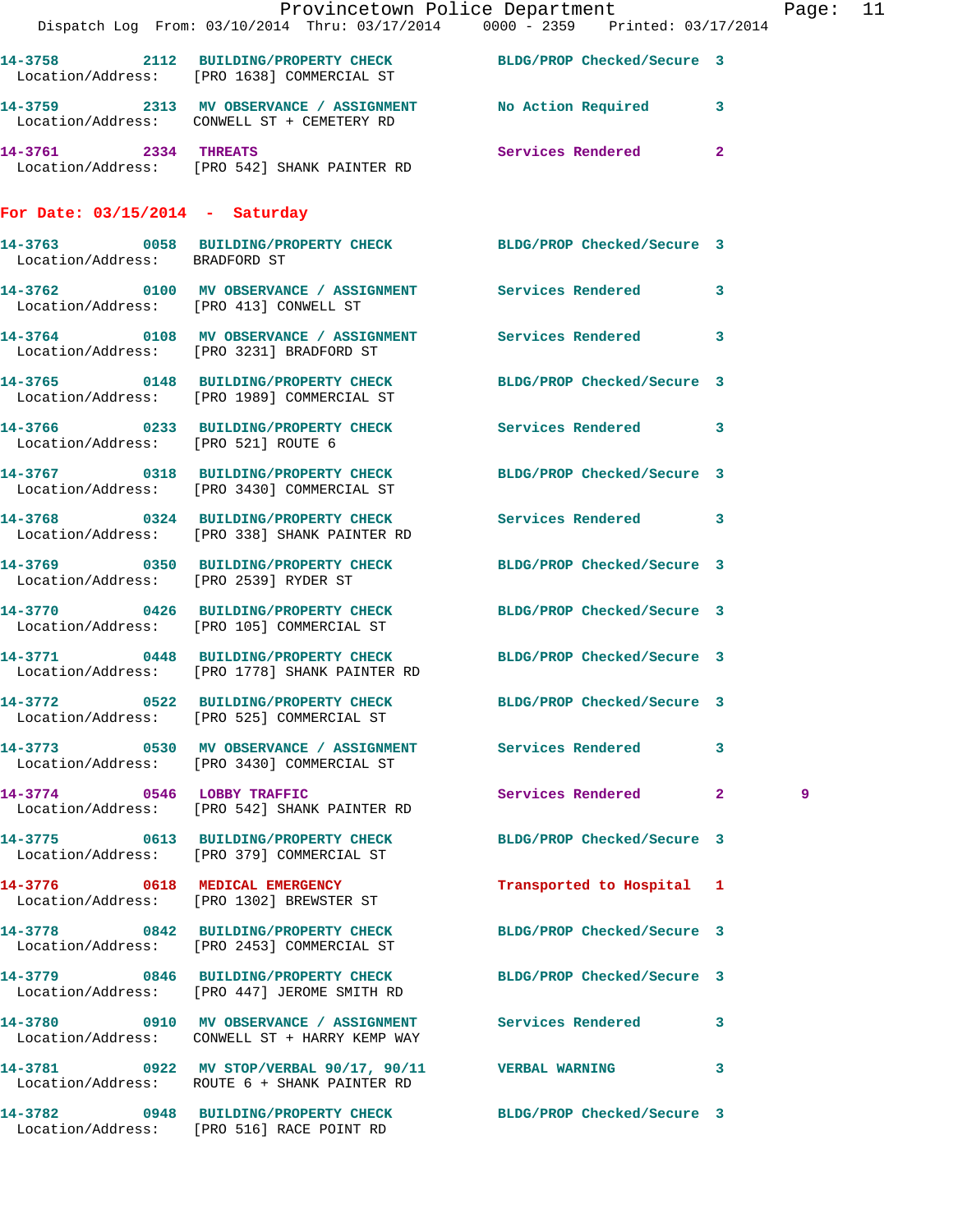| Location/Address: [PRO 16] BRADFORD ST                              | 14-3783 0956 BUILDING/PROPERTY CHECK                                                                          | BLDG/PROP Checked/Secure 3 |                |
|---------------------------------------------------------------------|---------------------------------------------------------------------------------------------------------------|----------------------------|----------------|
|                                                                     | 14-3784 1007 MEDICAL EMERGENCY<br>Location/Address: [PRO 542] SHANK PAINTER RD                                | <b>PATIENT REFUSAL</b>     | 1              |
| 14-3785 1057 FOLLOW UP                                              | Location/Address: COMMERCIAL ST + KILEY CT                                                                    | Services Rendered          | $\overline{2}$ |
| Location/Address: SHANK PAINTER RD                                  | 14-3786 1116 MV OBSERVANCE / ASSIGNMENT Services Rendered                                                     |                            | 3              |
| 14-3787 1142 FOLLOW UP<br>Location/Address: [PRO 3222] ALDEN ST     |                                                                                                               | Services Rendered          | $\mathbf{2}$   |
| 14-3788 1151 MV COMPLAINT<br>Location/Address: [PRO 43] BRADFORD ST |                                                                                                               | SPOKEN TO                  | $\overline{2}$ |
|                                                                     | 14-3789 1200 OPEN DOOR/SECURED<br>Location/Address: [PRO 68] PROVINCELANDS RD                                 | BLDG/PROP Checked/Secure 3 |                |
|                                                                     | 14-3790 1239 BUILDING/PROPERTY CHECK<br>Location/Address: [PRO 2] ALDEN ST                                    | BLDG/PROP Checked/Secure 3 |                |
| 14-3791 1317 LOST WALLET                                            | Location/Address: [PRO 542] SHANK PAINTER RD                                                                  | Services Rendered          | 3              |
|                                                                     | 14-3792 1352 ASSIST AGENCY / MUTUAL AID<br>Location/Address: RACE POINT RD + ROUTE 6                          | <b>Services Rendered</b>   | 3              |
|                                                                     | 14-3793 1405 MV OBSERVANCE / ASSIGNMENT<br>Location/Address: CONWELL ST + OLD ANN PAGE WAY                    | <b>Services Rendered</b>   | 3              |
| 14-3794 1457 PARK, WALK & TALK<br>Location/Address: COMMERCIAL ST   |                                                                                                               | Services Rendered          | $\overline{2}$ |
| Location/Address: CONWELL ST                                        | 14-3795 1525 MV OBSERVANCE / ASSIGNMENT Services Rendered                                                     |                            | 3              |
|                                                                     | 14-3796 1557 BUILDING/PROPERTY CHECK BLDG/PROP Checked/Secure 3<br>Location/Address: [PRO 105] COMMERCIAL ST  |                            |                |
|                                                                     | 14-3797 1604 MV OBSERVANCE / ASSIGNMENT Services Rendered 3<br>Location/Address: [PRO 1562] CONWELL ST        |                            |                |
| 14-3798 1606 MV COMPLAINT                                           | Location/Address: [PRO 3405] COMMERCIAL ST                                                                    | Citation/Warning Issued 2  |                |
|                                                                     | 14-3799 1654 BUILDING/PROPERTY CHECK BLDG/PROP Checked/Secure 3<br>Location/Address: [PRO 516] RACE POINT RD  |                            |                |
| Location/Address: [PRO 571] ALDEN ST                                | 14-3801 1831 BUILDING/PROPERTY CHECK                                                                          | BLDG/PROP Checked/Secure 3 |                |
| Location/Address: [PRO 1153] WILLOW DR                              | 14-3802 1904 ANIMAL CALL, RACCOON                                                                             | No Action Required         | $\mathbf{2}$   |
| Location/Address: CONWELL ST                                        | 14-3803 1922 MV OBSERVANCE / ASSIGNMENT Services Rendered                                                     |                            | 3              |
|                                                                     | 14-3804 1955 SUSPICIOUS ACTIVITY<br>Location/Address: RACE POINT RD + ROUTE 6                                 | <b>Services Rendered</b>   | $\mathbf{2}$   |
| 14-3805 2005 MV STOP                                                | Location/Address: KENDALL LN + BRADFORD ST                                                                    | <b>VERBAL WARNING</b>      | 3              |
|                                                                     | 14-3806 2007 BUILDING/PROPERTY CHECK BLDG/PROP Checked/Secure 3<br>Location/Address: [PRO 1638] COMMERCIAL ST |                            |                |
|                                                                     | 14-3807  2040 BUILDING/PROPERTY CHECK                                                                         | BLDG/PROP Checked/Secure 3 |                |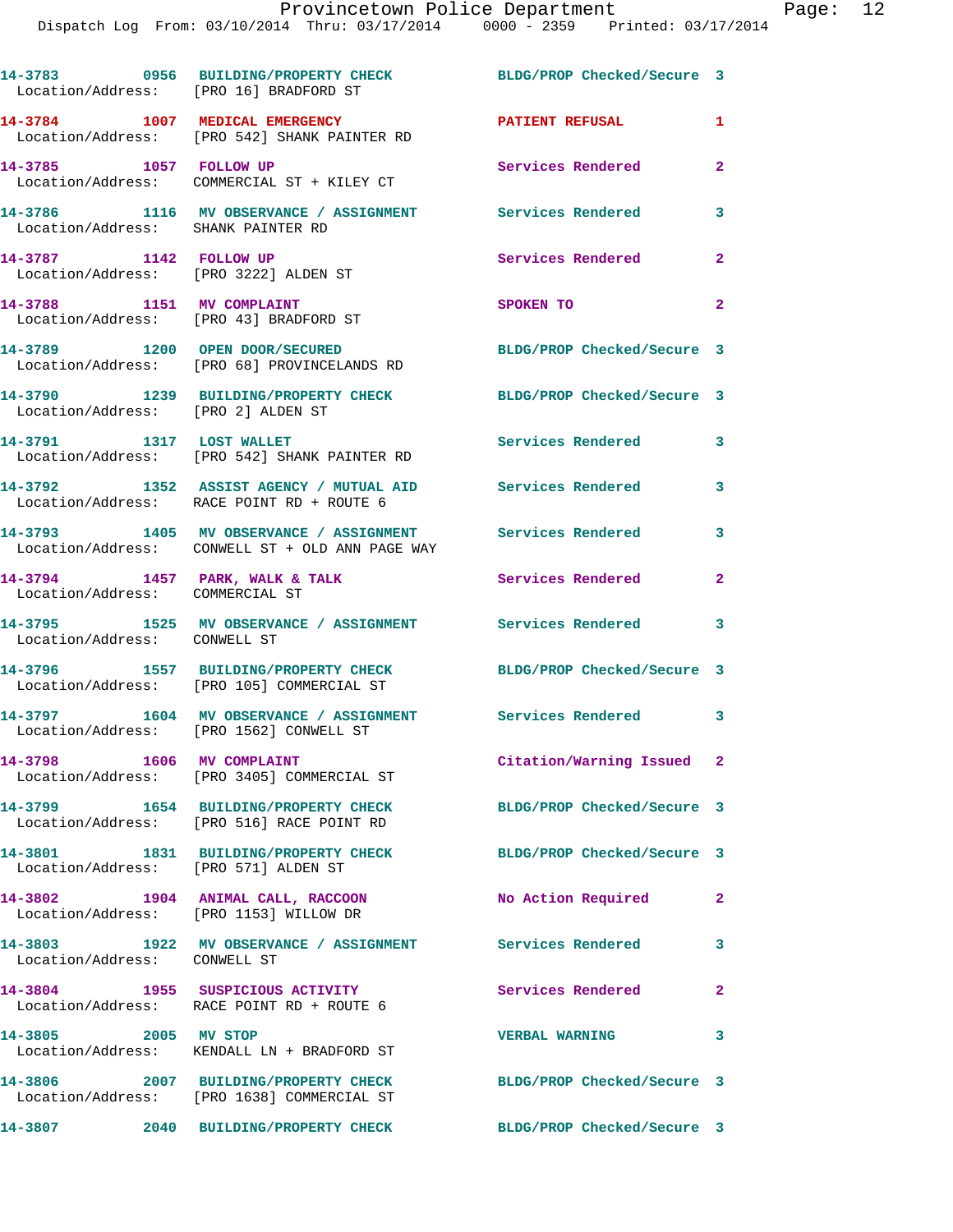|                                                            | Provincetown Police Department<br>Dispatch Log From: 03/10/2014 Thru: 03/17/2014 0000 - 2359 Printed: 03/17/2014 |                            | Pag                 |
|------------------------------------------------------------|------------------------------------------------------------------------------------------------------------------|----------------------------|---------------------|
|                                                            | Location/Address: [PRO 3259] MACMILLAN WHARF                                                                     |                            |                     |
|                                                            | 14-3808 2123 BUILDING/PROPERTY CHECK<br>Location/Address: [PRO 519] RACE POINT RD                                | BLDG/PROP Checked/Secure 3 |                     |
|                                                            | 14-3809 2211 BUILDING/PROPERTY CHECK BLDG/PROP Checked/Secure 3<br>Location/Address: [PRO 3317] CEMETERY RD      |                            |                     |
|                                                            | 14-3810 2344 BUILDING/PROPERTY CHECK<br>Location/Address: [PRO 530] SHANK PAINTER RD                             | BLDG/PROP Checked/Secure 3 |                     |
|                                                            | 14-3811 2344 BUILDING/PROPERTY CHECK BLDG/PROP Checked/Secure 3<br>Location/Address: [PRO 3430] COMMERCIAL ST    |                            |                     |
| 14-3812 2354 BAR CHECK                                     | Location/Address: [PRO 3443] COMMERCIAL ST                                                                       | Services Rendered          | $\overline{2}$      |
|                                                            | 14-3814 2358 BAR CHECK<br>Location/Address: [PRO 399] COMMERCIAL ST                                              | Services Rendered          | $\mathbf{2}$        |
| For Date: $03/16/2014$ - Sunday                            |                                                                                                                  |                            |                     |
|                                                            | 14-3815 0012 BAR CHECK<br>Location/Address: [PRO 208] COMMERCIAL ST                                              | <b>Services Rendered</b>   | $\mathbf{2}$        |
| Location/Address: [PRO 521] ROUTE 6                        | 14-3816 0022 BUILDING/PROPERTY CHECK Services Rendered                                                           |                            | 3                   |
|                                                            | 14-3817 0052 ASSIST CITIZEN<br>Location/Address: [PRO 542] SHANK PAINTER RD                                      | Services Rendered          | 3                   |
|                                                            | 14-3818 0053 BUILDING/PROPERTY CHECK Services Rendered<br>Location/Address: [PRO 2483] COMMERCIAL ST             |                            | 3                   |
|                                                            | 14-3819 0104 BUILDING/PROPERTY CHECK<br>Location/Address: [PRO 519] RACE POINT RD                                | BLDG/PROP Checked/Secure 3 |                     |
| 14-3820 0107 COMPLAINT                                     | Location/Address: [PRO 542] SHANK PAINTER RD                                                                     | <b>Services Rendered</b>   | 3                   |
|                                                            | 14-3821 0115 MV OBSERVANCE / ASSIGNMENT No Action Required<br>Location/Address: [PRO 2577] BRADFORD ST           |                            | 3                   |
| Location/Address: [PRO 606] CONWELL ST                     | 14-3822 0143 MV OBSERVANCE / ASSIGNMENT Services Rendered                                                        |                            | 3                   |
|                                                            | 14-3823 0209 BUILDING/PROPERTY CHECK BLDG/PROP Checked/Secure 3<br>Location/Address: [PRO 175] COMMERCIAL ST     |                            |                     |
|                                                            | 14-3824 0249 DOMESTIC DISTURBANCE Services Rendered<br>Location/Address: [PRO 1300] BRADFORD ST EXT              |                            | 1                   |
| 14-3825 0413 FOLLOW UP                                     | Location/Address: [PRO 1300] BRADFORD ST EXT                                                                     | Services Rendered          | $\mathbf{2}$        |
|                                                            | 14-3826 0440 BUILDING/PROPERTY CHECK BLDG/PROP Checked/Secure 3<br>Location/Address: [PRO 3256] COMMERCIAL ST    |                            |                     |
|                                                            | 14-3827 0539 LOBBY TRAFFIC<br>Location/Address: [PRO 542] SHANK PAINTER RD                                       | Services Rendered          | $\mathbf{2}^-$<br>7 |
| 14-3828 0543 FOLLOW UP                                     | Location/Address: [PRO 1300] BRADFORD ST EXT                                                                     | Services Rendered          | $\mathbf{2}$        |
| 14-3829 0847 SERVE WARRANT<br>Location/Address: HOLWAY AVE |                                                                                                                  | Could Not Locate           | 3                   |
| 14-3830 0911 GENERAL INFO                                  |                                                                                                                  | Services Rendered          | 3                   |
| 14-3831                                                    | 0918 911 GENERAL/MISDIAL                                                                                         | Services Rendered          | 1.                  |

Page: 13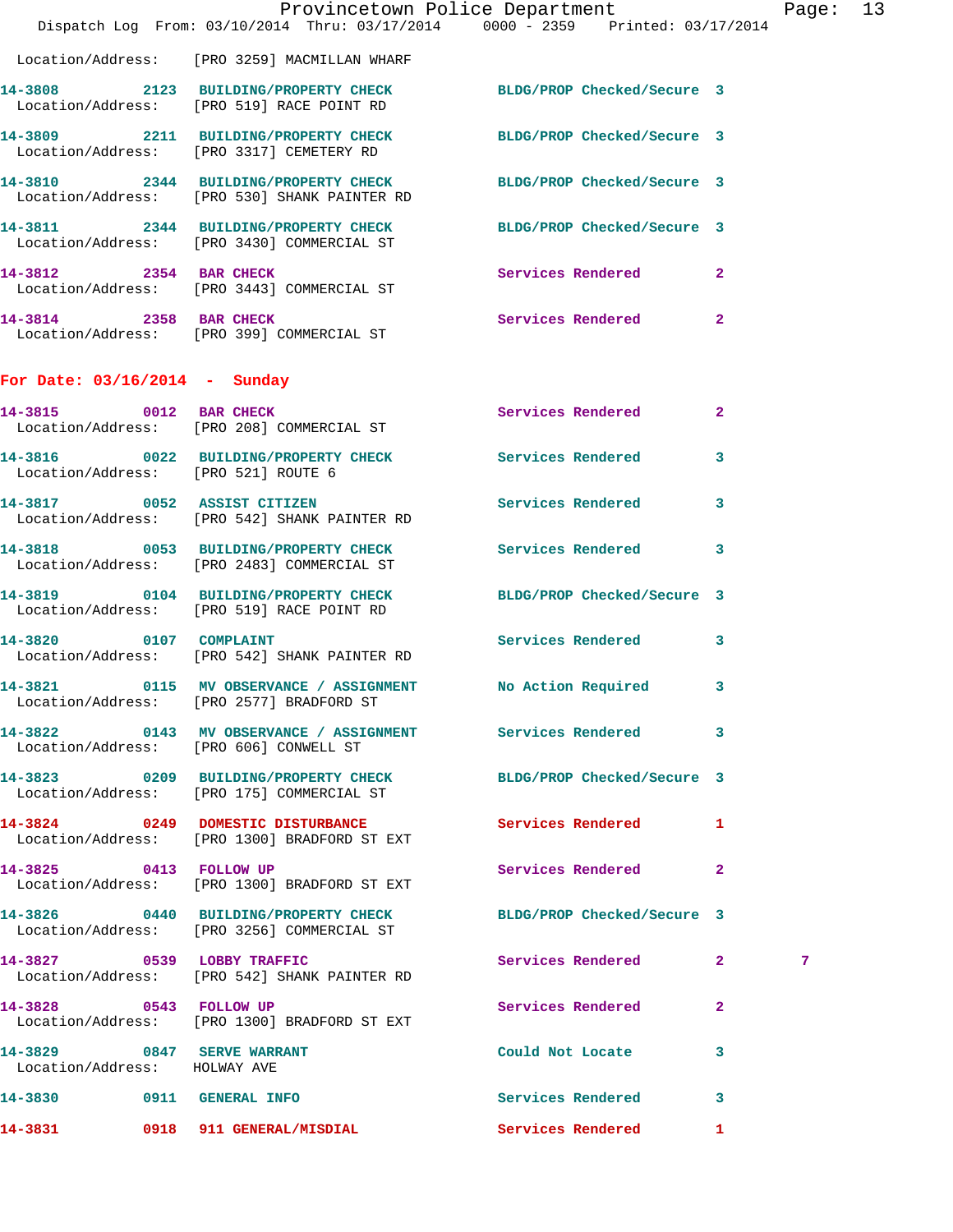| Provincetown Police Department<br>Page: 14<br>Dispatch Log From: 03/10/2014 Thru: 03/17/2014 0000 - 2359 Printed: 03/17/2014 |                                                                                                                  |                           |                         |  |
|------------------------------------------------------------------------------------------------------------------------------|------------------------------------------------------------------------------------------------------------------|---------------------------|-------------------------|--|
| Location/Address: BAYBERRY AVE                                                                                               |                                                                                                                  |                           |                         |  |
|                                                                                                                              | 14-3832 1005 MV OBSERVANCE / ASSIGNMENT Services Rendered 3<br>Location/Address: BRADFORD ST + HOWLAND ST        |                           |                         |  |
|                                                                                                                              | 14-3833 1139 MV OBSERVANCE / ASSIGNMENT<br>Location/Address: [PRO 542] SHANK PAINTER RD                          | No Action Required        | $\overline{\mathbf{3}}$ |  |
|                                                                                                                              | 14-3834 1154 LOST SAMSUNG PHONE<br>Location/Address: [PRO 105] COMMERCIAL ST                                     | Services Rendered         | $\mathbf{3}$            |  |
|                                                                                                                              | 14-3835 1200 RACCOON UNDER DECK<br>Location/Address: [PRO 1198] BRADFORD ST                                      | Services Rendered 2       |                         |  |
|                                                                                                                              | 14-3836 1230 MEDICAL EMERGENCY<br>Location/Address: [PRO 1220] HARRY KEMP WAY                                    | Transported to Hospital 1 |                         |  |
|                                                                                                                              | 14-3838 1319 BUILDING/PROPERTY CHECK BLDG/PROP Checked/Secure 3<br>Location/Address: [PRO 488] MAYFLOWER AVE     |                           |                         |  |
| Location/Address: [PRO 2] ALDEN ST                                                                                           | 14-3839 1328 BUILDING/PROPERTY CHECK BLDG/PROP Checked/Secure 3                                                  |                           |                         |  |
|                                                                                                                              | 14-3840 1338 PARK, WALK & TALK 6 Services Rendered 2<br>Location/Address: [PRO 182] COMMERCIAL ST                |                           |                         |  |
|                                                                                                                              | 14-3841 1341 STOLEN IRON OWL<br>Location/Address: [PRO 2501] BRADFORD ST                                         | Services Rendered 2       |                         |  |
|                                                                                                                              | 14-3842 1417 BUILDING/PROPERTY CHECK BLDG/PROP Checked/Secure 3<br>Location/Address: [PRO 447] JEROME SMITH RD   |                           |                         |  |
|                                                                                                                              | 14-3843 1418 BUILDING/PROPERTY CHECK BLDG/PROP Checked/Secure 3<br>Location/Address: [PRO 3163] WINTHROP ST      |                           |                         |  |
| Location/Address: [PRO 571] ALDEN ST                                                                                         | 14-3844 1512 BUILDING/PROPERTY CHECK BLDG/PROP Checked/Secure 3                                                  |                           |                         |  |
|                                                                                                                              | 14-3845 1602 BUILDING/PROPERTY CHECK BLDG/PROP Checked/Secure 3<br>Location/Address: [PRO 2543] MACMILLAN WHARF  |                           |                         |  |
|                                                                                                                              | Location/Address: [PRO 554] TREMONT ST                                                                           | False Alarm 1             |                         |  |
|                                                                                                                              | 14-3847 1701 ANIMAL CALL<br>Location/Address: ROUTE 6 + PROVINCELANDS RD                                         | <b>GONE ON ARRIVAL</b>    | $\overline{2}$          |  |
| Location/Address: CONWELL ST                                                                                                 | 14-3848 1756 MV OBSERVANCE / ASSIGNMENT Services Rendered 3                                                      |                           |                         |  |
|                                                                                                                              | 14-3849 1827 ASSIST CITIZEN<br>Location/Address: [PRO 542] SHANK PAINTER RD                                      | Services Rendered         | 3                       |  |
| 14-3850 1913 FOLLOW UP                                                                                                       | Location/Address: [PRO 1300] BRADFORD ST EXT                                                                     | Services Rendered         | $\mathbf{2}$            |  |
|                                                                                                                              | 14-3851 1956 BUILDING/PROPERTY CHECK BLDG/PROP Checked/Secure 3<br>Location/Address: [PRO 516] RACE POINT RD     |                           |                         |  |
| 14-3853 2203 EVALUATION                                                                                                      | Location/Address: [PRO 1892] SHANK PAINTER RD<br>Refer To Arrest: 14-30-AR                                       | Arrest(s) Made 1          |                         |  |
|                                                                                                                              | 14-3855 2331 BUILDING/PROPERTY CHECK BLDG/PROP Checked/Secure 3<br>Location/Address: [PRO 306] COMMERCIAL ST     |                           |                         |  |
|                                                                                                                              | 14-3856 2334 BUILDING/PROPERTY CHECK BLDG/PROP Checked/Secure 3<br>Location/Address: [PRO 1778] SHANK PAINTER RD |                           |                         |  |
| 14-3857 2337 BAR CHECK                                                                                                       |                                                                                                                  | Services Rendered 2       |                         |  |

Location/Address: [PRO 399] COMMERCIAL ST